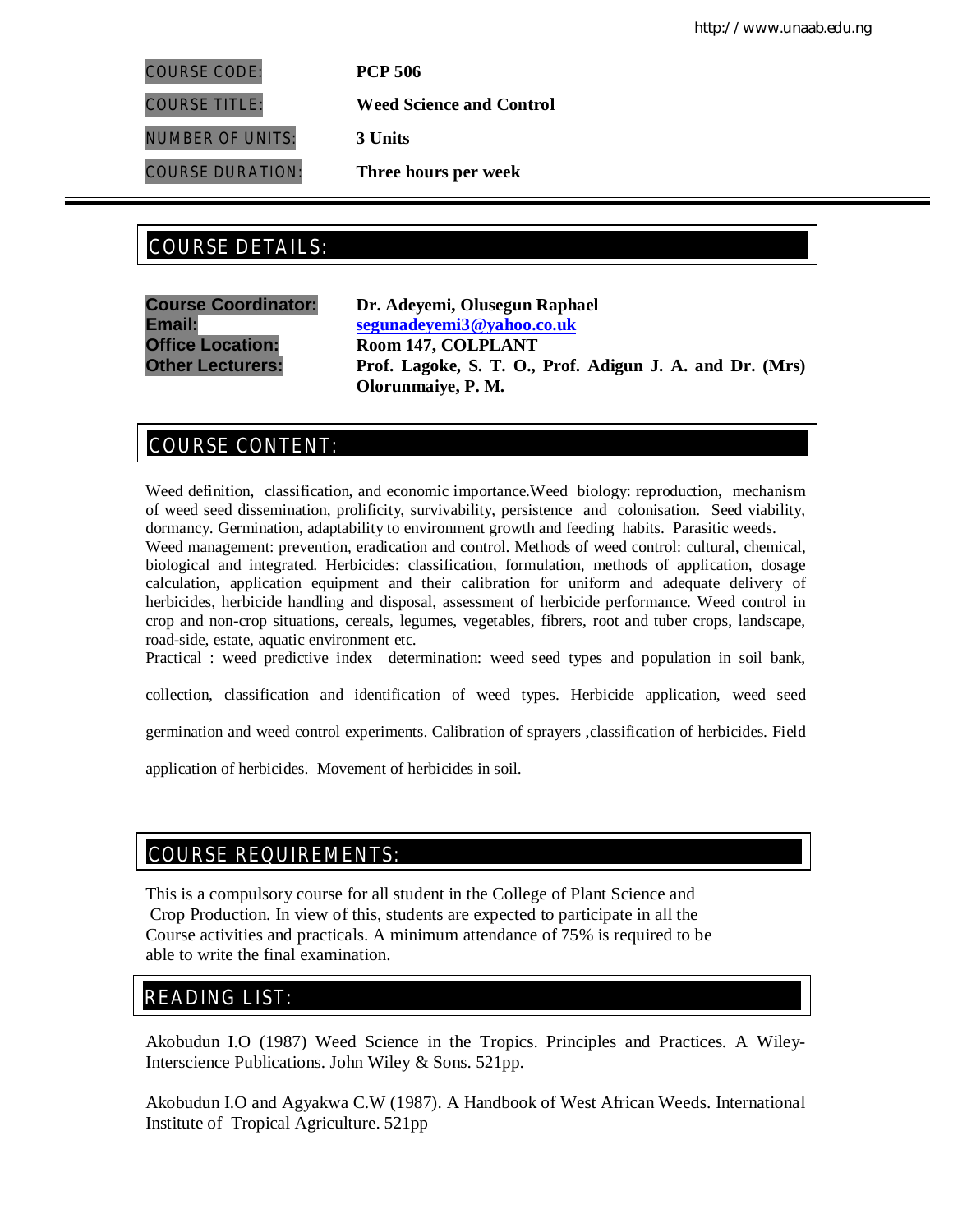Dutta, A.C (1979). BOTANY for degree Students. Calcutta Oxford University Press Debhi Bombay Madras

Flyoyd M.A and Alden S. Crafts (1981). Mode of Action of Herbicides. A Willey-IntersciencePublication. Wiley and Sons. Mew York. 525pp

Labrada, R. Caseley, J.C and Parkey C. (1994). Weed Management for Development Countries. FAO Plant Production and Production. Paper 120

NACWC (1994): Weed Control Reccommendations for Nigeria Series No 3, Prepared by National Advisory Committee on Weed Control (NACWC). 111pp.

Stephens, R.S. (1982). Theory and Practice of Weed Control. Published in Collaboration with Royal Horticultural Society and the Horticultural Education Association 215pp (1994)

Steven R.R and Jodie S.H (1984). Weed Ecology: Implication for Vegetation Management A Publication. John Wiley and Sons. 265pp

## E LECTURE NOTES

#### **Definition of Weeds**

- **The definition of weed is predicated on human perception , desire and needs.**
- *A weed is a plant which interferes with human activity or welfare.*
- *It is also defined as plant growing in a place where it is not desired at a particular point in time.*

#### **Origin and Evolution of weeds**

• *In a stable (climax) vegetation, all plant species are equally naturally adapted.*

 *Weeds evolved (i) when the stable environment is disturbed through human activities. (ii) from e*cotypes that have evolved from wild colonizers in response to continuous habitat disturbances and selection pressures.

(iii) as a result of the products of hybridization between wild domestic races of crop plants. Effects of Cropping Practices on biodiversity

### *Practices that Increase Biodiversity:*

- Intercropping
- Crop Rotation
- Cover cropping
- Strip cropping

#### *Practices that Decrease Biodiversity:*

- Monocropping
- Tillage
- Herbicides use

Biodiversity leads to more stability for the ecosystem as a whole.

## **Characteristics of Weeds**

- Harmful to humans, animal and crops
- Wild and Rank growth in an environment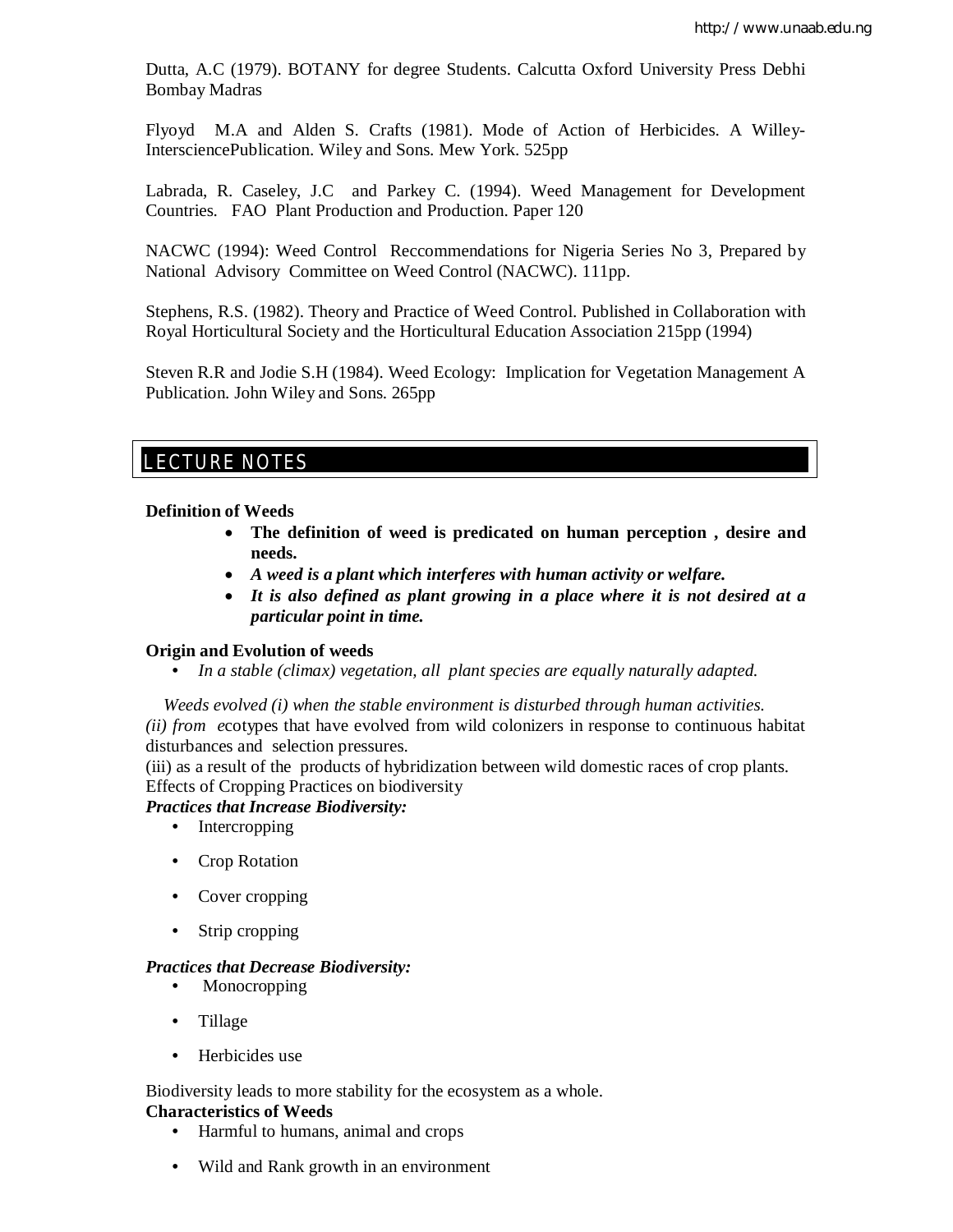- Exhibits persistency and resistant to eradication
- High reproductive capacity: large number of seeds, possess different types of propagules e.g. Seeds, tubers , rhizomes,stolons
- Seed Dormancy: could be innate, induced or enforced.
- Usually present in large populations..
- Could be regarded as being useless, unwanted and undesirable
- They exhibit spontaneous growth without being sown
- Some exhibit mimicry. (seed, vegetative and biochemical)
- Many weeds are aggressive and have rapid seedling growth

#### **Economic Importance of Weeds**

#### **Detrimental effects:**

• *Reduction in crop yield through:*

Physical Interaction (Allelospoly: competition for growth resources including water, light, nutrient, air, space.

- Chemical interaction (Allelopathy)
	- *Reduction in crop quality through*

 - direct contamination of cultivated crops e.g rice and maize grain are contaminated by wild rice

(*Oryza longistaminata*) and itchgrass (*Rottboellia cochinchinensis*) respectively.;

- contamination of forage, silage or pasture crop .by *Cyperus. rotundus* seeds ,
	- reduction in Sugarcane juice quality by the presence of *Imperata cylindrica*.
- Contamination of cotton lint by dried weed fragments
- Damage of underground tuber of yam and cassava through piercing of Spear grass rhizomes
	- Interference with field operations (harvest, pesticide application, etc.)
	- *Some are poisonous to grazing animals* e.g.*Amaranthus spinosus* contains high level of nitrate and *Halogeton glomeratus* contain high oxalate content, it can kill livestock when eaten in dry season.
	- Some are harmful to grazing animals e.g. *Amaranthus spinosus, Acanthospermum hispidus*
	- increase cost of production; high cost of labour and equipment during harvesting.
	- Presence of weeds can impede water flow in irrigation canals
	- Weeds present in lakes and reservoirs can increase loss of water by evapotranspiration
	- Reduction in quality of pasture land; it reduces the carrying capacity of grazing lands and pastures through their physical presence and weediness
	- Reduction in quality of animal products; it affects the palatability of pastures, hay, silage etc. protein content in alfalfa wild garlic (Alliums spp) when eaten by cattle spoils the meat and the milk.
	- Serve as alternate hosts for many plant diseases and animal pests e.g. insects, rodents, birds. *Cyperus rotundus* serve as alternate to nematodes and athropods
	- Impose limitation to the farm size of a farmer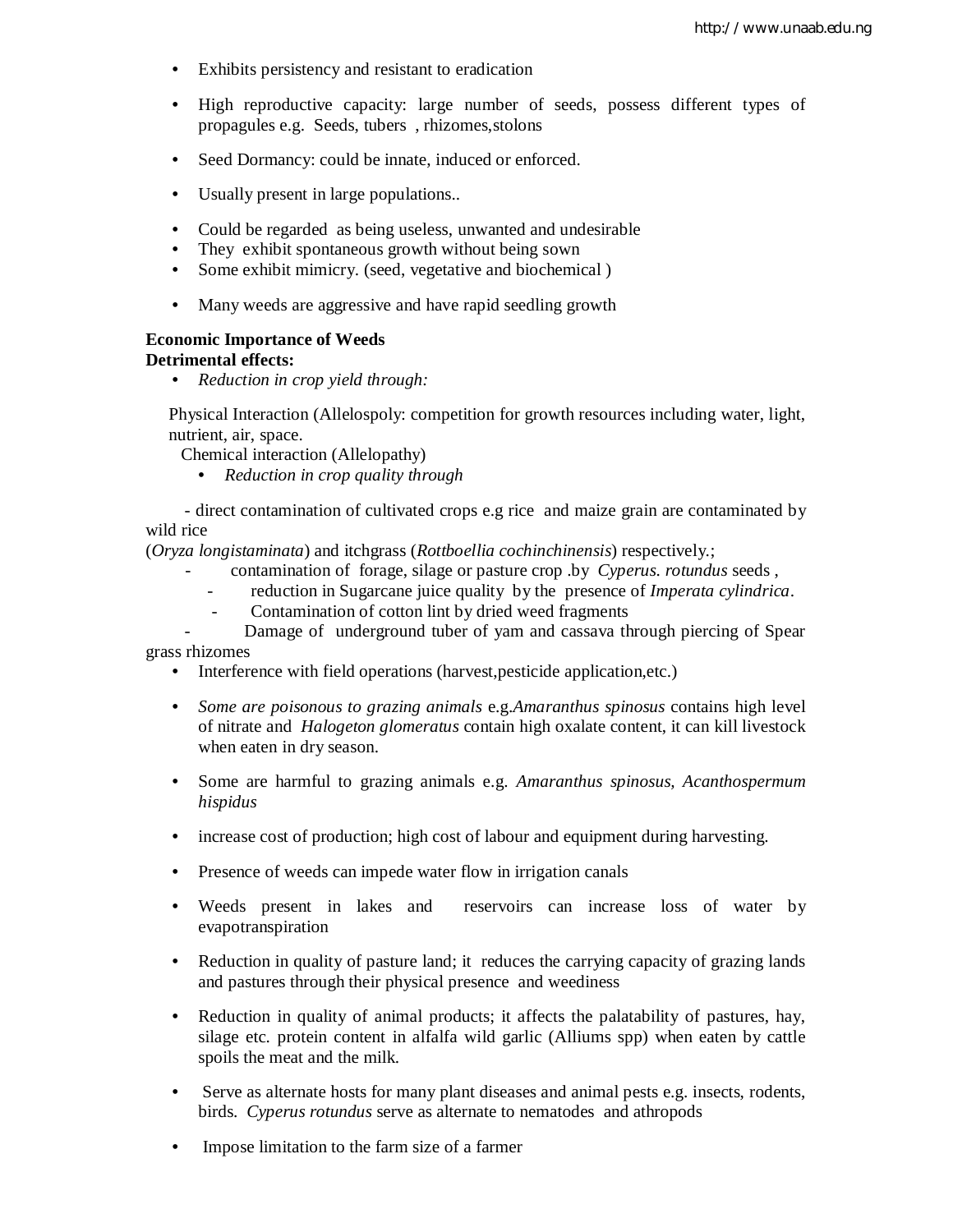• Can serve as sources of fire hazards

## **Beneficial Effects :**

- Reduce erosion problem through the production of protective cover
- Help in nutrient recycling through decay of vegetative part.
- Food/vegetables for humans e.g. leaves of *Talinum triangulare,* and tubers of *Colocasia esculentus* .
- Serve as hosts and nectar for beneficial insects
- Beautification of the landscape e.g. *Cynodon dactylon*
- Feed for livestock and wildlife and aquatic organisms in form of hay, silage and forage / pasture, fruit seeds and branches and whole plant.
- source of pesticides e.g. *Chrysanthemum cinerariifolium*
- Source of genetic material for useful traits in crop improvement.
- Medicinal use e.g neem ( *Azadirachta indica), Ageratum conyzoides*
- Some serve as trap crop for parasitic weeds.
- Habitat for wildlife and plant species hence biodiversity conservation.
- Major role in carbon recycling through carbon sequestration. Field of exposed soil always suffers a net loss in organic matter and releases carbon dioxide, while a field covered with crops and/or weeds takes up carbon dioxide. This concept of carbon sequestration is an added advantage of sustainable and organic farming.

## **Classification of Weeds**

Weeds can be classified based on

(1) **Life cycle or history (Ontogeny) : Annual, Ephemeral, Perennial and Biennials weeds**

(2) **Habitat**: (a) *Upland (terrestial*) weeds or dry land weeds (**Agrestal /**Weeds of arable or cultivated crops, and **Ruderal weeds** /weeds of disturbed non- cropped area such as rubbish heaps, landfills, paths, roads, compost heaps

## (b) *Aquatic weeds* (**Submerged aquatic, Floating aquatic, Emergent aquatic weeds**

(3) **Growth habit**: Free living (autotrophic) weeds

ii Parasitic plants(*Root parasitic weed*s or *obligate parasite, Stem parasitic weeds* , *Hemi parasitic weeds, Total parasites*

- (4) **Degree of undesirability**: ease and difficuly in controlling weeds.
- (5) **Morphology** : a.Form e.g. Woody Stem e.g *Azadirachta indica,*
- ii. Semi Woody weeds- e.g *Chromolaena odorata, Sida acuta.*
- *Iii* Herbaceous weeds*: e.g Ageratum conyzoides, Talinum triangulare,*

b. Leaf Type : narrow leaf: grass like(ii) Broad leaf weeds (Dicotyledons):, Sedges; e.g. *Cyperus rotundus, C. esculentus, Mariscus alternifolius*

(6) **Scientific classification (Binomial nomenclature):** based on their taxonomy (family,, genera and specific epithet)

(7) **Ecological affinities** : dryland weeds, gardenland weeds and wetland weeds

(8) **Origin:** native or introduced.

## **Weed Ecology**

- **Ecology** is the study of the relationship of plants and animals to their physical and biological environment. Physical environment like light, heat solar radiation, moisture, wind, oxygen, carbon dioxide, nutrient soil, water and atmosphere. Biological environment includes organism of the same kind as well as other plants and animals
- **Weed ecology** is generally about the growth characteristics (ii) adaptation (iii) survival mechanism of weed that enables them to exploit environmental resources and successfully colonize new habitat often at the expense of other neighboring plants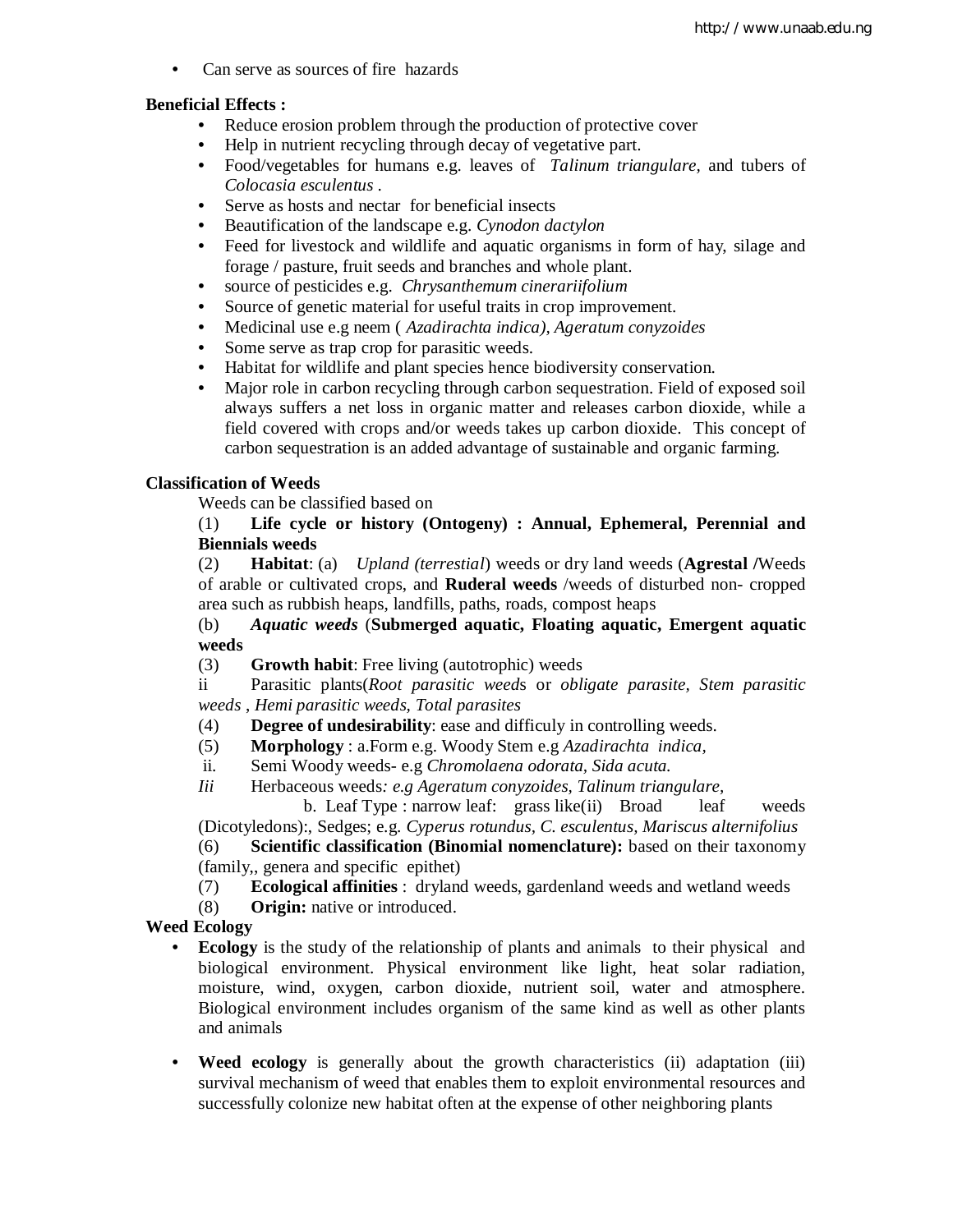- **A habitat** is a dwelling place or a kind of environment occupied by the individuals of a species. Habitat may imply places like rubbish dump, farm land or other sites occupied by weeds.
- **Niche**: it is the condition in a location under which a species can live successfully. Within the habitat, organisms occupy different niches. A niche is the functional role of a species in a community—that is, its occupation, or how it earns its living. For example, the scarlet tanager lives in a deciduous forest habitat. Its niche, in part, is gleaning insects from the canopy foliage. The more a community is stratified, the more finely the habitat is divided into additional niches

#### **WEED-CROP ECOSYSTEM**

**Ecosystem** is the energy driven complex system in which the living organisms interact with themselves and the environment.

**Weed- crop ecosystem** involves weed-crop interaction as well as the nature and the function of that ecosystem. This will assist in understanding the impact of crop production and husbandry on the shifts in weed flora, for instance the persistent of weed in given weed- crop ecosystem.

#### **Persistence and survival mechanism of weeds**

Weed persistence is a measure of the adaptive potential of weeds that enables them to survive in disturbed environment such as i. Crop land ii. Recreational site iii. Irrigation canal and iv. Pastures

- **Survival mechanisms or adaptive features of annual weeds** include: i. Production of large quantities of seeds ii. Seed dormancy and iii. Periodicity of seed germination and short life span.
- **Survival mechanisms of perennial weeds** include: i. Deep rooting ii. Dormancy iii. characteristics of buds on rhizome iv. Other modified stems and v. Fragmentation of parts

Types of perennating and vegetative structures in perennial weeds:

- 1. Rhizome underground, horizontal stem (quackgrass, swamp smartweed)
- 2. Stolon aboveground, horizontal stem (bermudagrass)
- 3. Tuber swollen stem tissue (yellow nutsedge)
- 4. Bulb stem with shortened internodes and fleshy modified leaves (wild garlic)
- 5. offset
- 6. bulbils
- 7. corm
- 8. runners
- 9. suckers

Storage organs may act as 'perennating organs' These are used by plants to survive adverse periods in the plant's life-cycle (e.g.conditons caused by cold, excessive heat, lack of light or drought). During these periods, parts of the plant die and then when conditions become favourable again, re-growth occurs from buds in the perennating organs. For example geophytes growing in woodland under deciduous trees back to underground storage organs during summer when tree leaf cover restricts light and water is less available.

### **Crop mimicry**

Crop mimicry is an example of the extent to which weeds have adapted themselves to survive in that frequently disturbed site.

**Crop mimicry is defined as** the phenomenon whereby weeds develop morphological and biochemical close resemblance to some phases in the life history of a crop as to be mistaken for the crop and thus evade eradication

#### **Types of crop mimicry**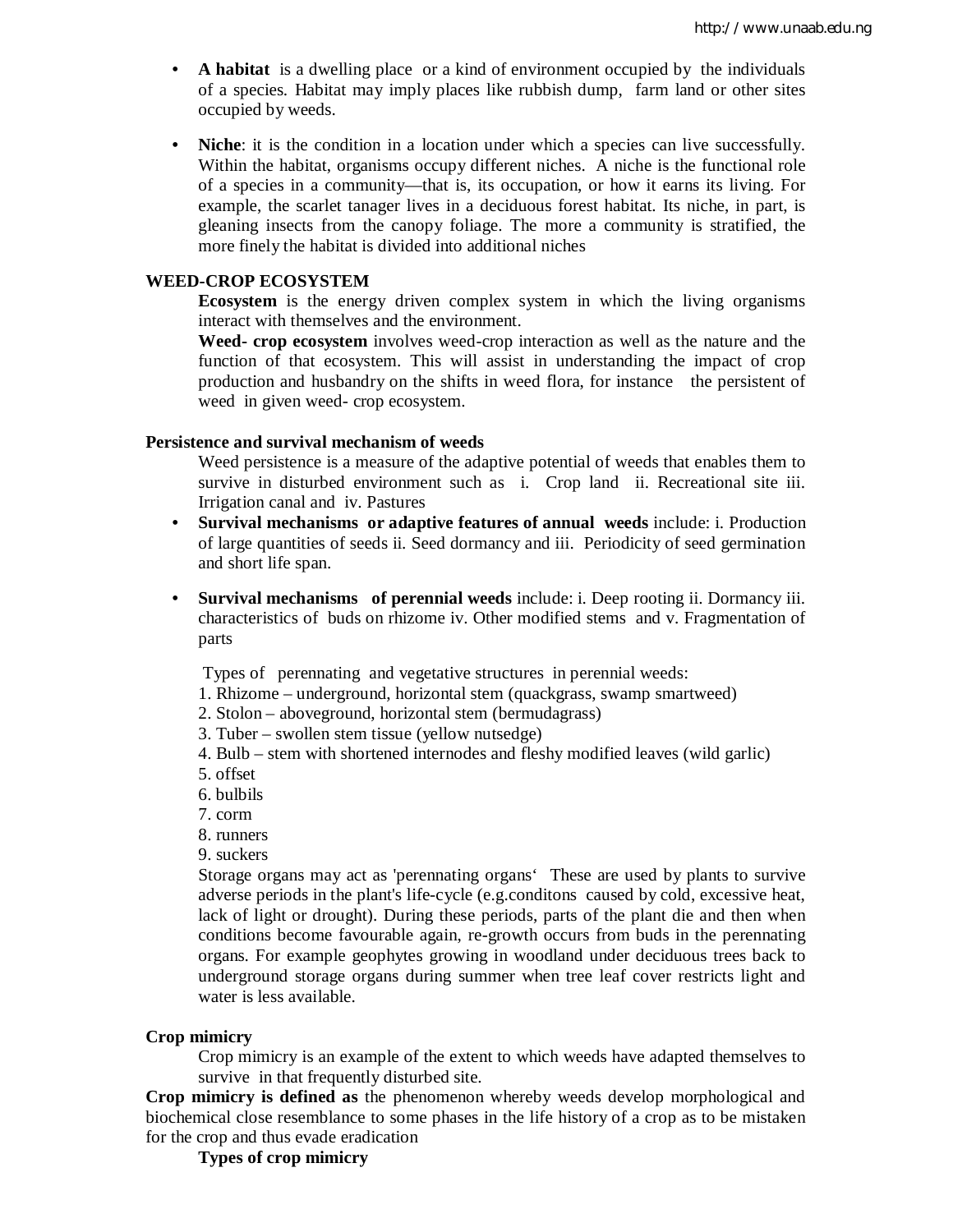*Vegetative mimicry:*A situation where close similarity in appearance occurs between weeds and crops at seedling and vegetative stages .e.g. wild rice (O*ryza longistaminata)* in cultivated rice ; wild sorghum (*Sorghum halepense)* in cultivated sorghum, wild sugarcane (*Saccharum spontaneum)* in sugarcane.

*Seed mimicry:*This is a situation whereby the similarities between weeds and crops is observed in seed, weight, size and appearance. e.g. similarity in seed size between seeds of upland rice and those of itch grass (*Rottboellia cochinchinensis)*.

*Biochemical mimicry:*This is a situation in which a weed develops resistance to a herbicide that has been used previously for selective control in a given crop.

## **Factors affecting weed persistence**

- Weed persistence can be affected by:
- Climate e.g light, temperature, water, and wind
- Soil (edaphic)
- Biotic factors e.g. plants and animals

#### **WEED-CROP INTERACTION**

- When plants grow close to each other, they interact in various in ways.
- *Interference:* It is the detrimental effects of one species on another resulting from their interactions with each other. When plants are far apart they have no effect on each other. Interaction generally involves competition and amensalism**.**
- *Commensalism:* This is the relationship between unrelated organism (different species) in which one derives food or benefit from the association while the other remains unaffected.

*Competition* (**allelospoly)**: It is the relationship between two plants (weed/crop, crop/crop, weed/weed) in which the supply of a growth factor falls below their combined demand for normal growth and development. The growth factor competed for include water, nutrients, light, space and air/gasses (oxygen, carbon dioxide **Types of competition**

## • Above-ground (Aerial) competition : Takes place in the leaves and the growth factors involve are light and carbon dioxide.

• Below-ground(Subterranean) competition: Takes place mainly in the roots while the growth factors involve are water, nutrients and oxygen.

The perceived consequence of competition with crop is reduction in the economic yield of affected crop plants.

## **Forms of competition**:

*Intraspecific competition*: competition for growth factors among individuals of a plant species

*Interspecific competition*: competition for growth factors between two different plant species i.e crop/weed, weed/weed,or crop/crop

### **Critical Period of Weed competition/interference:**

This is the minimum period of time during which the crop must be free of weeds in order to prevent loss in yield .

it represents the overlap of two separate components (a) the length of time weeds can remain in a crop before interference begins

(b) the length of time that weed emergence must be prevented so that subsequent weed growth does not reduce crop yield.

## **Factors affecting weed-crop competition Weed factors**

• Competitiveness of weed species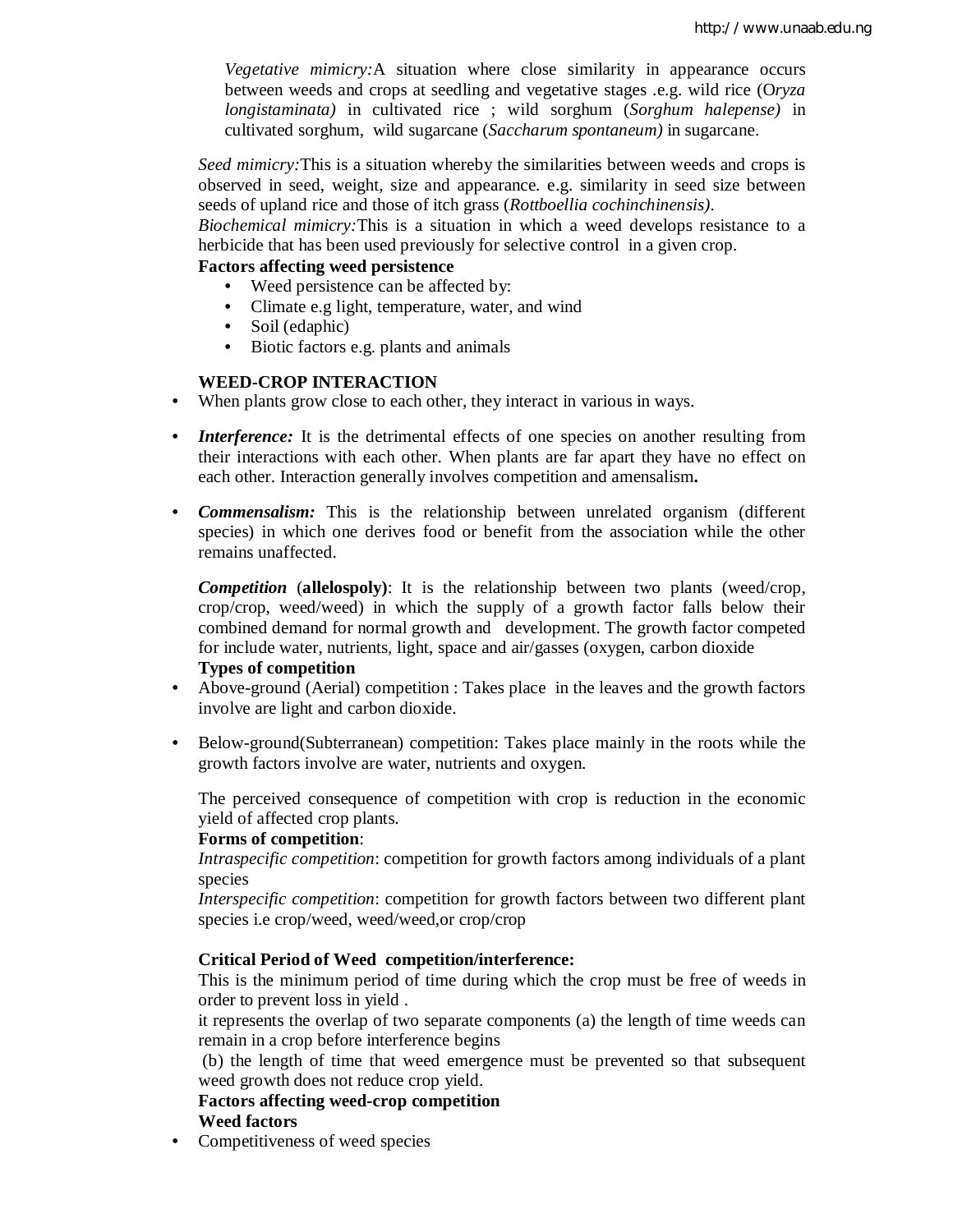- Weed density and weight
- Onset and duration of weed-crop association
- Growth factors

#### **Crop factors**

- Type of crop and seeding rate
- Spatial arrangement of crops
- Plant architecture
- Growth factors availability
- Cropping patterns
- Crop type (C3 or C4 plants)
- Crop variety ( tolerance, resistance, aggressiveness)

#### **Environmental factors**

- Climatic factors e.g. rainfall, temperature, wind, light etc
- Tillage
- Ground water management
- Soil (Edaphic)

#### *Amensalism* (**Allelopathy**)

**Allelopathy i**s the production of chemical(s) or exudates by living and decaying plant species which interfere with the germination, growth or development of another plant species or microorganism sharing the same habitat.

## **There are two types of allelopathy**:(*True and Functional* )

*True allelopathy* involves the release into the environment compounds that are toxic in the form they are produced. *Functional allelpathy* involves the release into the environment substances that are toxic as a result of transformation by microorganism. Allelochemical complex commonly encountered in plants include:

coumaric acid, terpenoids, - syringic acid, butyric acid, flavonoids, phenolic compounds.

Examples of allelopathic plants:

- 1. Black walnut (*Juglans nigra*)
- 2. *Gmelina arborea*
- 3. *Sorghum bicolor*
- 4. Casuarina
- 5. *Lantana camara*

6. *Imperata cylindrica* is allelopathic on tomato, cucumber, maize rice, glnut, olera, cowpea, pepper.

- 7. *Cyperus esculentus* is allelopathic on rice, maize
- 8. *C. rotundus* is allelopathic on barley.

### **Parasitism**

- *Parasitism:* It is a relationship between organisms in which one lives as a parasite in or on another organism.
- *Parasitic* weeds are plants that grow on living tissues of other plants and derive part or all of their food, water and mineral needs from the plant they grow on (host plants)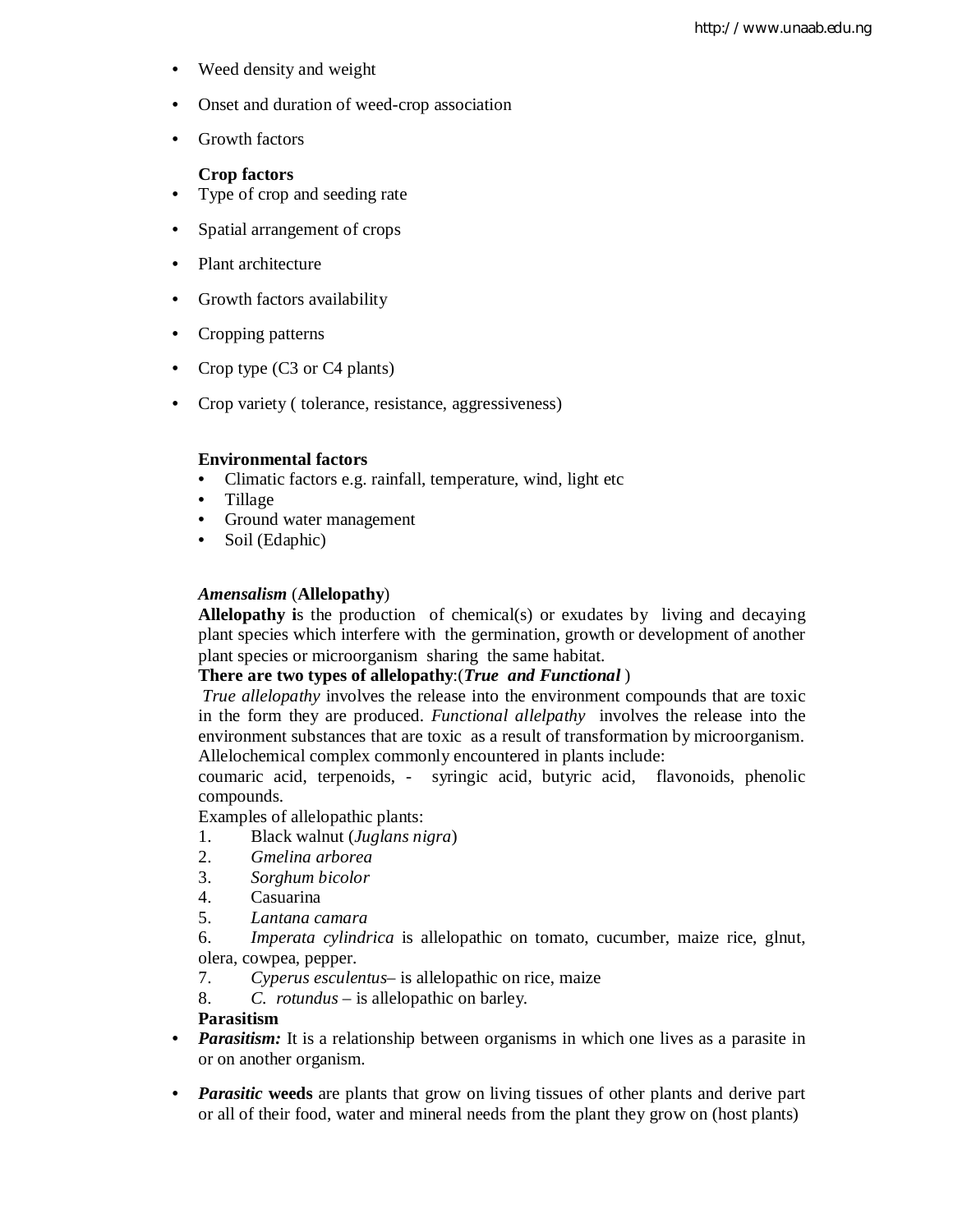*Hemi parasite* (*Semi parasite*) is a plant which is only partially parasitic, possessing its

own chlorophyll (green colour) and photosynthetic ability (may be facultative or obligate). E.g *Striga hermonthica* 

*Holo parasite* – a plant which is totally parasitic, lacking chlorophyll thus unable to synthesize organic carbon. E.g *Orobanche spp* 

*Obligate parasite* – a plant which cannot establish and develop without a host *Facultative parasite* – a plant which can grow independently but which normally behaves as a parasite to obtain some of its nutrition.

- *Predation*: It is the capture and consumption of organisms by other organisms to sustain life.
- **Mutualism**: It is an advantageous relationship between two organisms of different species that benefits both of them. It is obligatory and the partners are mutually dependent. Both partners are stimulated when the interaction is on. Example is the case between fungus and algae. The fungus protects the algae while the algae provide carbohydrate for the fungus.
- **Neutralism:** This is the situation where plant exerts no influence on one another.
- **Protocooperation:** This is a condition whereby two plants interact and affect each other reciprocally. Both organisms are stimulated by the association but unaffected by its absence.

## **Weed Biology**

- Definition: Weed biology is the study of the science of physical life of weeds. It is also defined as the study of the establishment, growth and reproduction of weeds as well as environmental influences on these processes.
- Weed identification
- Periodicity of weed emergence
- Dormancy characteristics

## **Distribution of weeds**

Global distribution of weeds divides weeds into three climatic regions as follows:

- Tropical weeds
- Sub-tropical weeds
- Temperate weeds.

Temperature is the most important factor of climate which governs the global distribution of weeds.

#### **Local distribution of weeds**

## **Factors affecting distribution of weeds:**

- Land use
- Soil characteristics
- Cropping practices
- Frequency of weeding

#### **Terrestrial weeds:**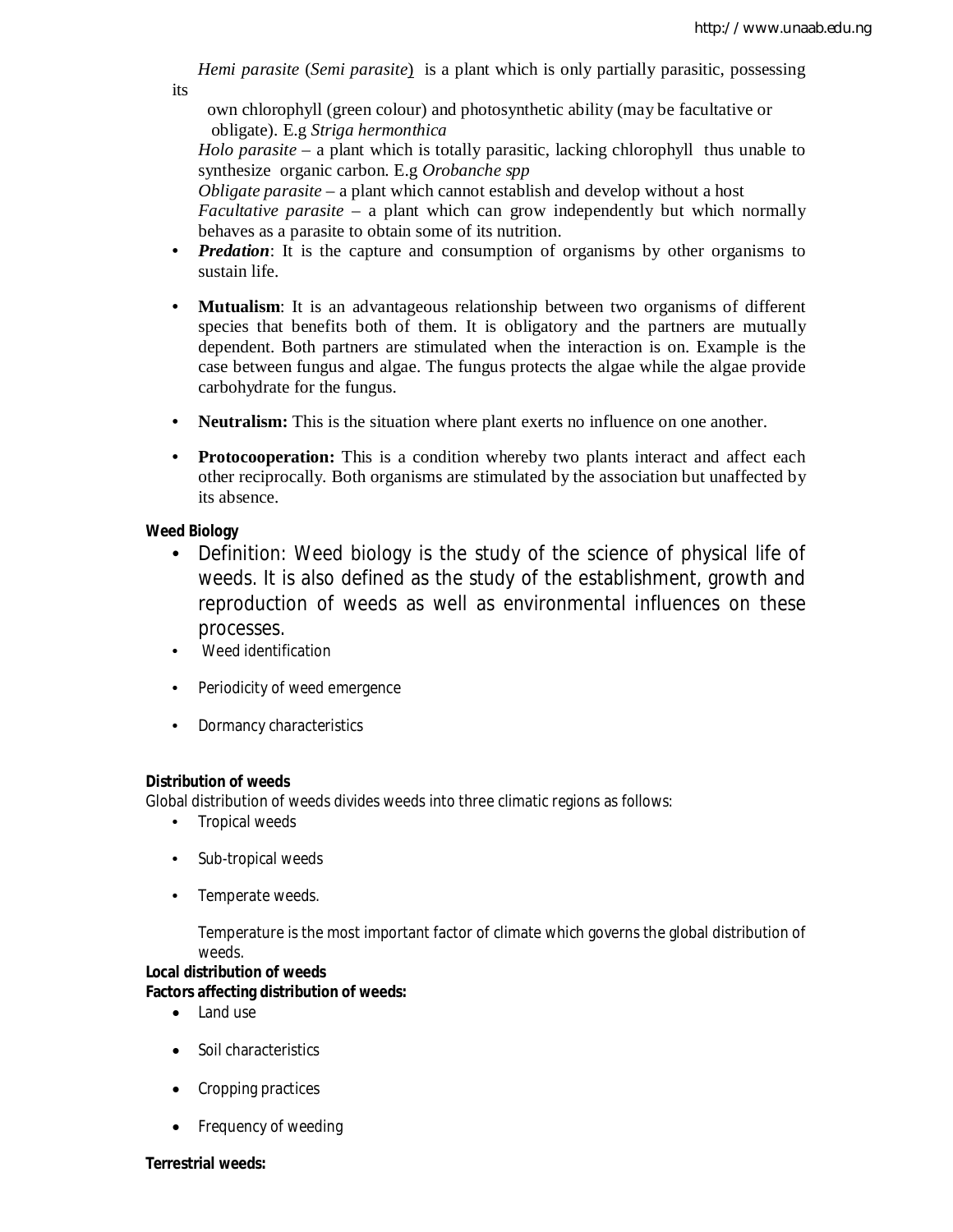- are weeds that grow on land and consist of
- 69% are broadleaves, 23% grasses, 6% sedges and 2% ferns.

Aquatic weeds:

- are those that grow on water or are submerged in water.
- 60% account for grasses, 30% for broadleaves and 10% for ferns.

#### **REPRODUCTION IN WEEDS**

Four processes are involved in weed reproduction:

- Seed production
- Seed dissemination (Dispersal)
- Seed germination
- Vegetative propagation

#### **Roles of seed in a weed's life cycle**

- Survivability and adaptability to environment
- Perpetuation of species
- Dispersability
- Food Storage
- Protection during adverse conditions that are favourable for germination (dormancy)

#### **Seed Rain**

• This is a periodic weed seed supply whereby weed seeds are shed by mature weeds and added to the population of weed seeds in or on the soil.

Factors that affect the quantity of weed seeds in the seed rain include:

- Damage by animals
- Damage by adverse weather conditions

#### **Fate of weed seeds shed on the soil**

- Such seeds can move unto the soil profile :
- Cracks and fissures in the soil
- **Example 2** Cultivation
- **Harvesting of root and tuber crops**
- Transportation by water.
- Such seeds can remain dormant for years and germinate during land preparation.
- May be killed by heat during burning or mulching
- May be killed by pre-emergence herbicide
- May germinate (if not-dormant) and seedling killed by adverse weather condition; herbicides (post and pre-emergence) mechanical and hoe weeding.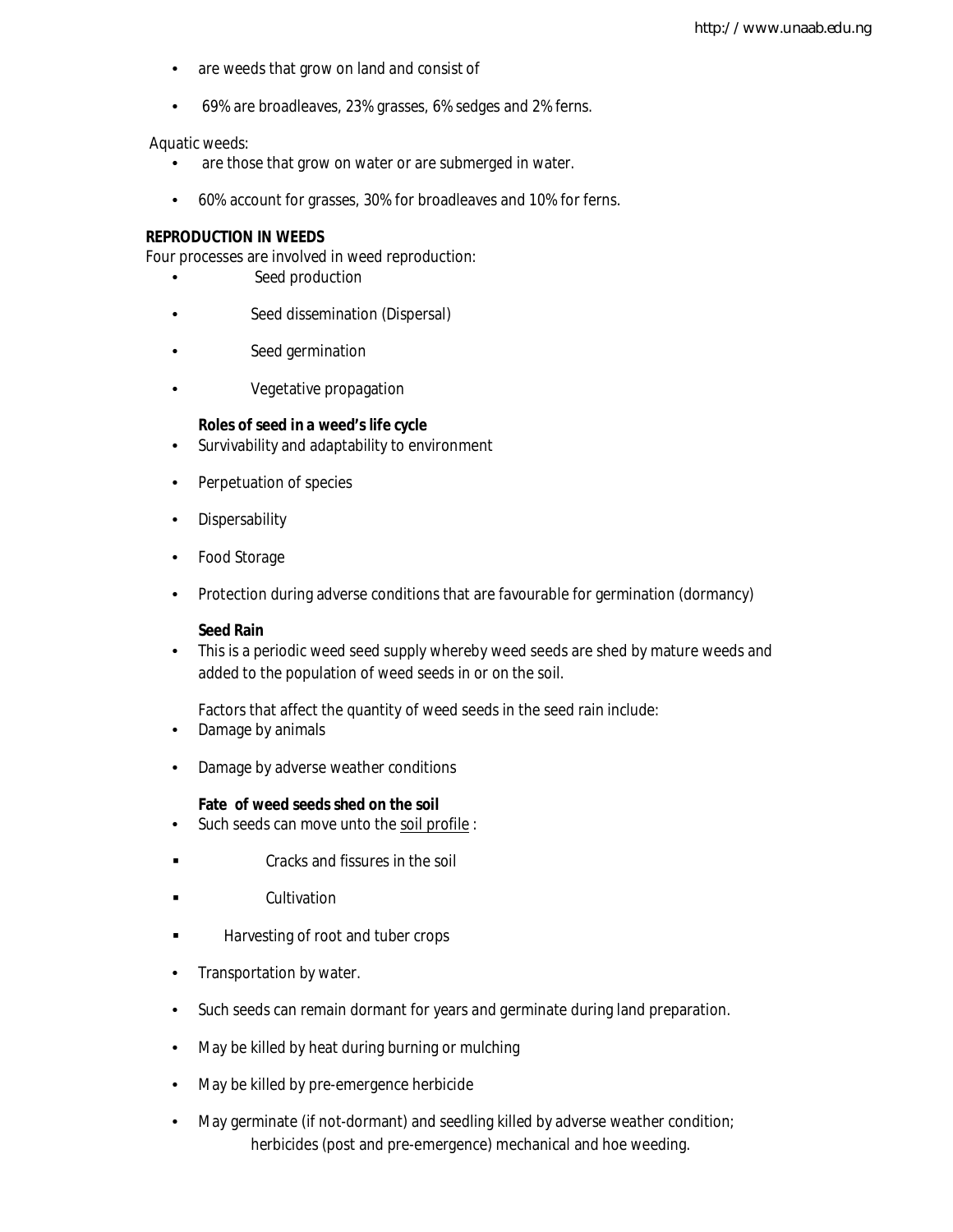• The weeds seedlings that escape these actions and grow into maturity and produce mature seeds add to the seed rain.

## **Seed Bank**

- This is the reservoir of seed in the soil. It consists of seeds produced on a given area plus weed seeds that have migrated to the area as a result of the actions of agents of seed dissemination/dispersal.
- Distribution of weed seeds in a soil profile is affected by: Tillage practices and action of natural forces
- Top 10cm of soil contains higher seed density than the lower soil depth.

## **SEED DISPERSAL (Dissemination)**

- Weed seeds are dispersed in time and space
- Weed seeds dispersal in time means the capacity of many weed seeds to remain dormant for a period of time.
- Seed dispersal in space refers to the physical movement of seeds from one place to another

## **Dispersal in time**

- weeds show periodicity in germination whereby the weed seeds have the tendency to have germination flushes at certain times in the growing season
- some weed species have one germination while others have more than one germination
- All weed species will show peak germination between March and June
- So most broadleaf weeds are predominate in the early season while grasses are more serious in the late (dry) season due to the low soil moisture, high soil temperature, land use patterns and cropping practices

## **Dispersal in Space**

- The quantity of weed seeds falling on a unit area of land is affected by:
	- (i) Height and distance of the source of seed
	- (ii) The concentration at the seed source
- Dispersability of the seed (seed, size, presence of pappus), bouyancy in water and other morphological and anatomical features that may facilitate transportation to far distances.

## Activities of the dispersing agents.

## **Agents of weed seed dispersal**

Natural agents for weed seed dispersal are:

- Water through surface run-off, drainage, streams and irrigation water.
- Wind e.g. seeds of Asteraceae family
- Animals clinging to animal fur, feathers or eaten by animals or birds and passing out of their droppings without loss of viability
- Humans clinging to clothing, as impurities in crop seeds and clinging to muddy tillage implement or harvesters.
- The farther the distance from the source (e.g. wind dispersed seeds) the lower the density of dispersed seeds.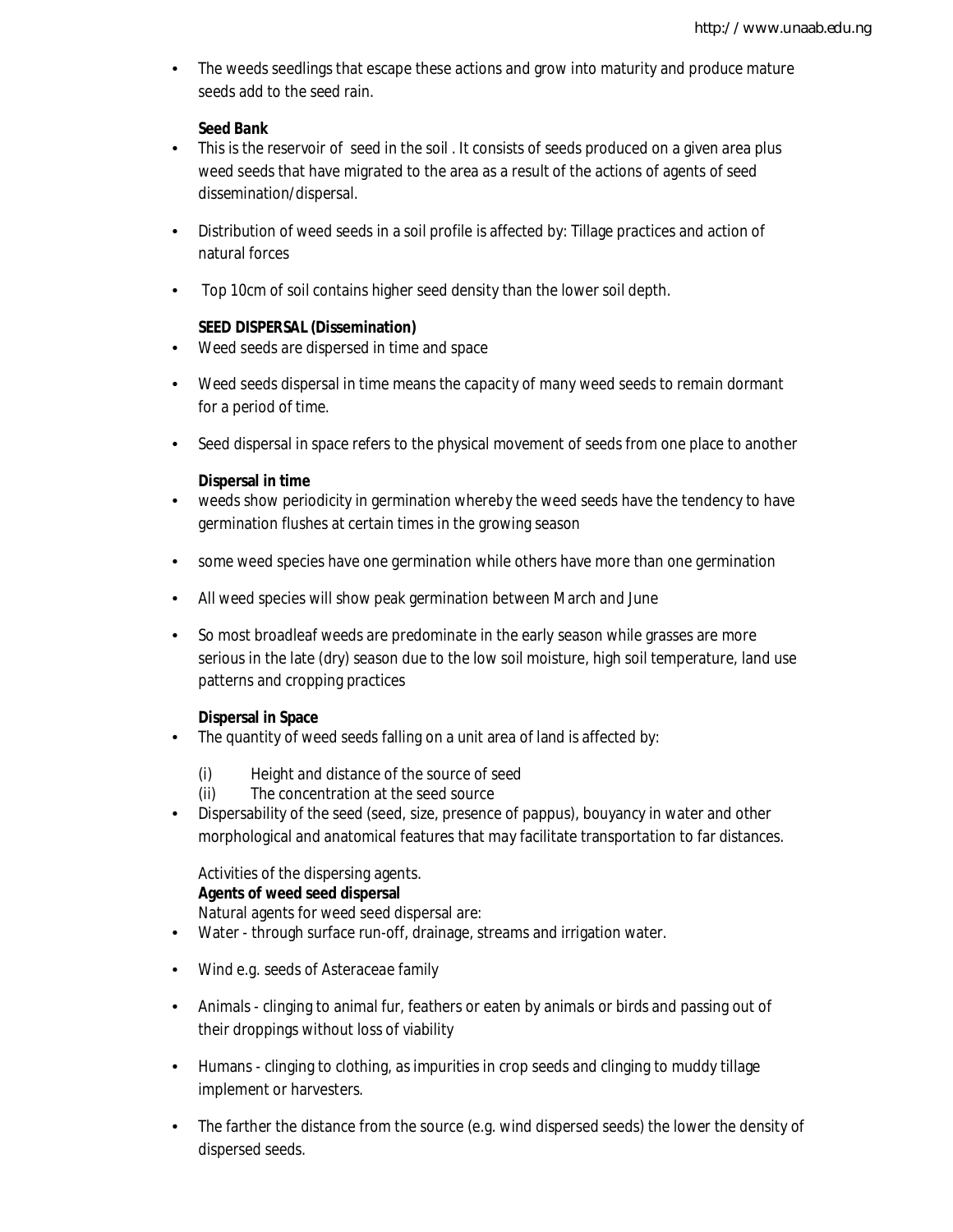Regardless of the agents of dispersal, distribution of seeds in space is uneven. **Seed Germination**

• Germination is the resumption of vegetative growth by a seed resulting in theproduction of seedling.

#### **Process of Germination**:

- Inception of rapid metabolic activities within the seed.
- Appearance of radicle and its emergence.
- Radicle emergence is the evidence that germination has begun.
- The best indicator of seed germination is the emergence of plumule (broadleaf plants) or the coleoptiles (monocots).

#### **STAGES OF SEED GERMINATION**

- **Germination** It involves water inbibition and all the biochemical and physiological processes that culminate in the emergence of radicle and plumule.
- **Underground Elongation** : Elongation of radicle and plumule takes place at the expense of food stored in the endosperm.
- **Emergence** The aerial parts of the seedlings emerge above ground.
- Seedling emergence could be Hypogeal (Cotyledons remain below the soil surface), or Epigeal (Cotyledons are forced above ground by elongation of the epicotyl.
- **Independent growth** Process starts with the onset of photosynthetic activity by the seedling plant.

#### **SAFE SITE**

- A site that provides favourable conditions for the weed seed to germinate is called a SAFE SITE. This site provides the following:
- Stimuli required for the breaking of dormancy
- Conditions required for the germination process to proceed.
- The resources (water, and oxygen) which are consumed in the course of germination etc.

#### **Factors Affecting Weed Seed Germination**

- **Temperature**: It is specific for a given non-dormant weed species.
- **Soil moisture**: Adequate moisture at the safe site.
- **Alternative wetting and drying of soil:** relates to the removal of inhibitory substances associated with seed dormancy e.g *Digitaria* and *Striga species* germinate better when subjected to such changes in soil moisture.
- **Depth of seed burial**: Tillage affects depth of weed seed burial. Seedlings of small seeded weeds (< 2mm) cannot germinate from soil depth > 5cm
- **Disturbance of the soil surface**
- **Aeration**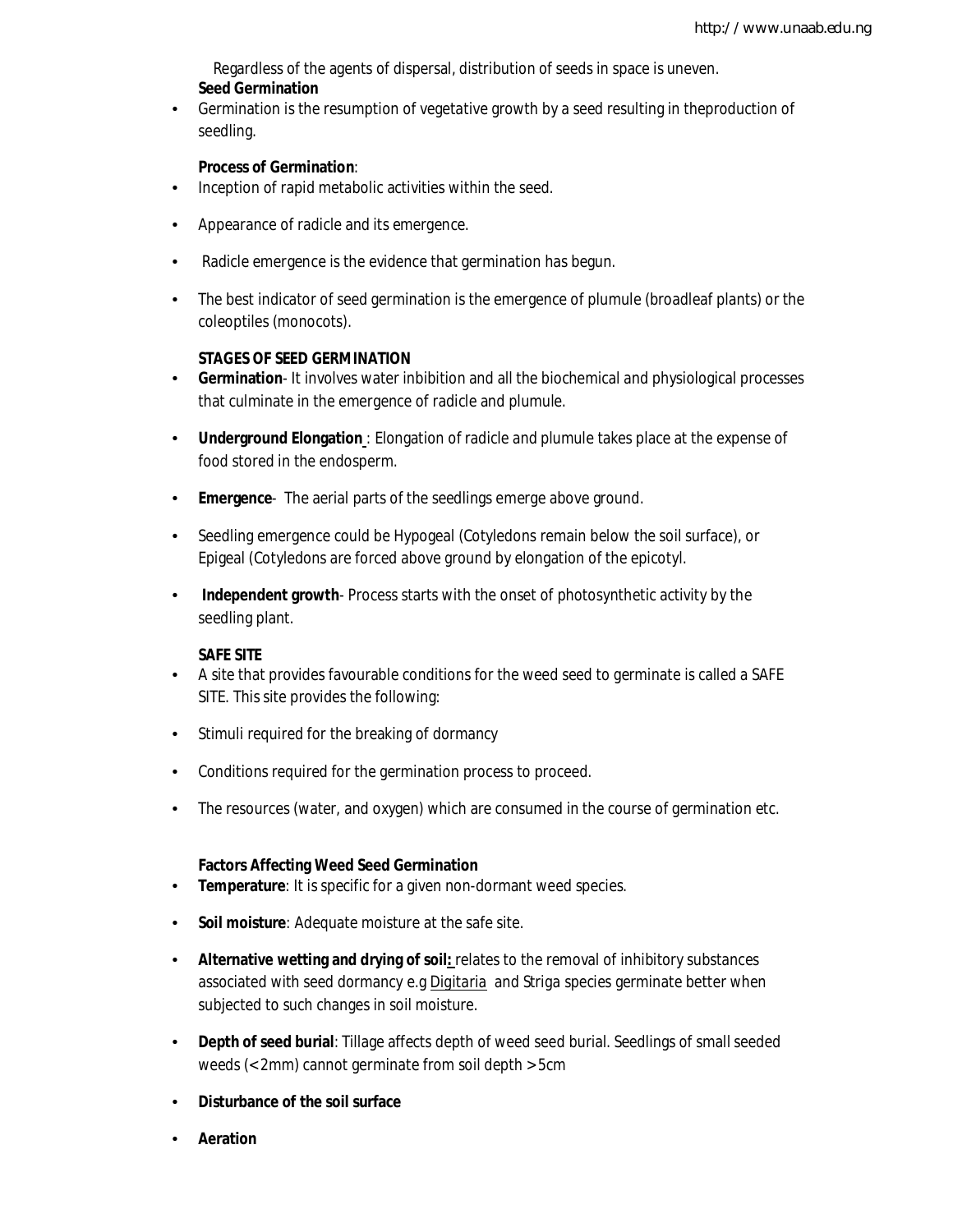• **Light**:

### • **Soil nutrient level**

### **Dormancy characteristics of weed seeds**

- Dormancy is the situation whereby the viable seeds, spores or buds fail to germinate under conditions of moisture, temperature and oxygen favourable for vegetative growth.
- Seed dormancy is a survival mechanism.
- Buds of rhizomes, stolons and other specialized stems also exhibit dormancy.

#### **Types of dormancy**

- Innate dormancy
- Induced dormancy
- Enforced dormancy

## **VEGETATIVE PROPAGATION Types of Vegetative Organs**

- Stolons or Runners
- Rhizomes
- Tubers
- Bulbs
- Bulbils
- Stems

## **Advantages and Disadvantages of vegetative propagation Advantages:**

- Uniformity
- High yield
- Fast establishment

## **Disadvantages:**

- Limited adaptable qualities
- Few individuals are produced from vegetative organs.

regenerated vegetative plants cannot survive continuous soil disturbance of the environment

## **WEED MANAGEMENT**

**Weed Management** refers to how weeds are manipulated so that do not interfere with the growth, development and economic yield of crops and animals. It encompasses all aspects of weed control, prevention and modification in the crop habitat that interfere with weed ability to adapt to its environment.

**Weed control:** Refers to those actions that seek to restrict the spread of weeds and destroy or reduce their population in a given location. The effectiveness of weed control is affected by

- i Type of crop grown
- ii Timing of weeding operation
- iii Nature of the weed problem
- iv Methods of weed control available to the farmer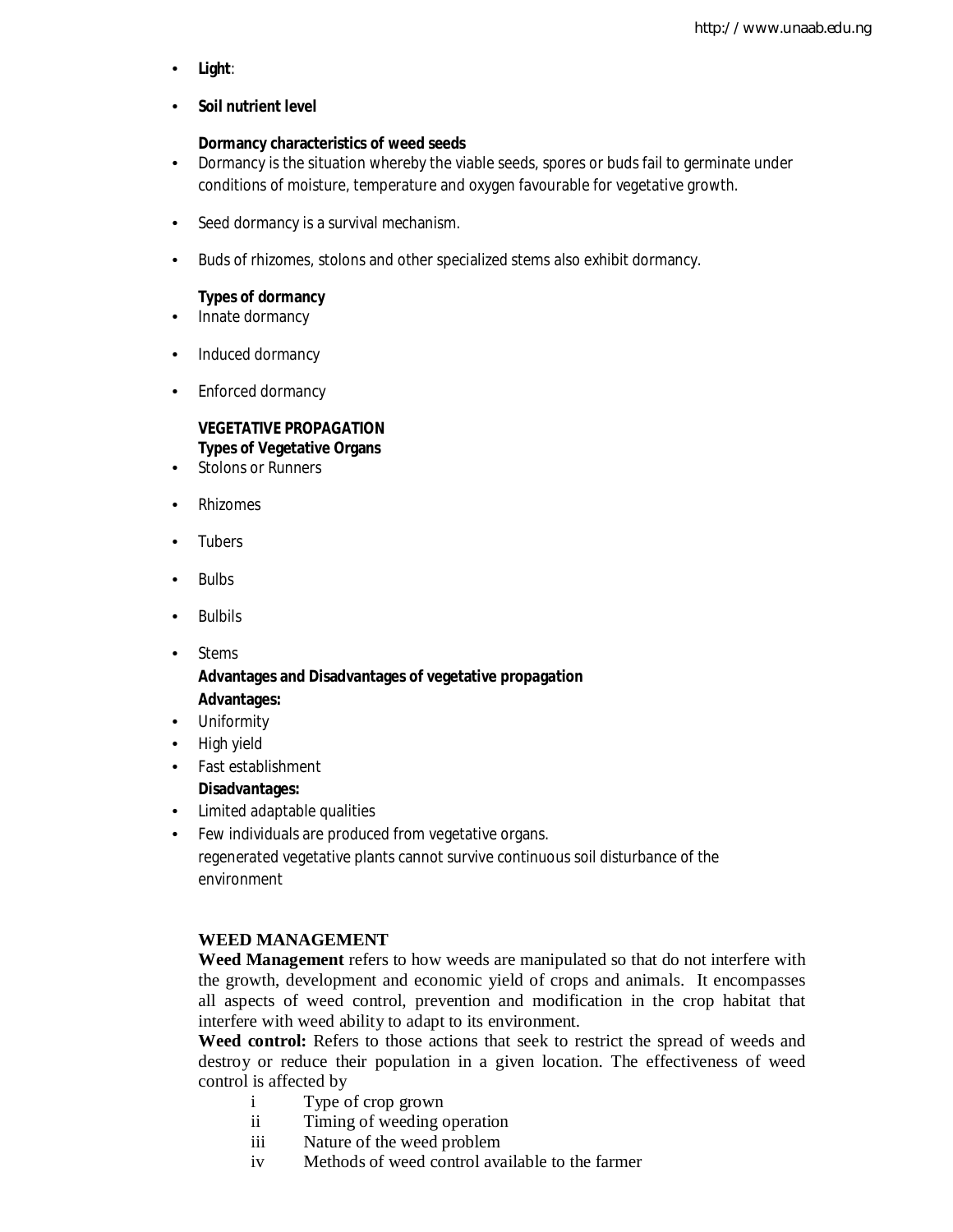- v Type of weeds to be controlled
- vi Cost of the operation
- vii Available labour or cash resources
- viii Environmental condition before during and after the time of operation.

**Weed prevention:** This refers to the exclusion of a particular weed problem from the system that has not experienced that weed problem. It involves those measures necessary to prevent the introduction of new weed species into a given geographical area as well as the multiplication and spread of existing weed species.

It includes the following:

- *Fallowing*
- *Preventing weeds from setting seeds*
- *Use of clean crop seed for planting*
- *Use of clean machinery*
- *Controlling the movement of livestock*
- *Quarantine laws services*

#### **Weed eradication:**

This involves complete removal of all weeds and their propagules from a habitat.

Eradication is difficult to achieve in crop production and uneconomical. However in situations where weed problem becomes so overwhelming, eradiation may be desirable in long term goal. E.g. *Striga asiatical, S. hermonthica*.

Eradication may be considered if

- i other weed control method s are ineffective
- ii Weeds have many buried seeds that can not be controlled by convectional pratice
- iii The infested field is small
- iv Benefits from eradication outweigh those of the alternate methods for copping with weeds.

#### **Methods of weed control**

- i Cultural
- ii Biological
- iii Chemical
- iv Integrated

### **CULTURAL WEED MANAGEMENT**

Cultural weed management is defined as any practice or effort adopted by the farmer in crop production which minimizes weed interference problem but such methods are not necessarily directed or aimed at weed control

Cultural weed methods include:

#### Hand weeding

Mechanical weeding (animal-drawn weeders & machine-power weeder.

- Mulching
- Crop Rotation
- Tillage
- Burning
- Flooding
- Sowing/planting time and crop spatial management
- Crop genotype choice
- Cover crop (used as Living mulches)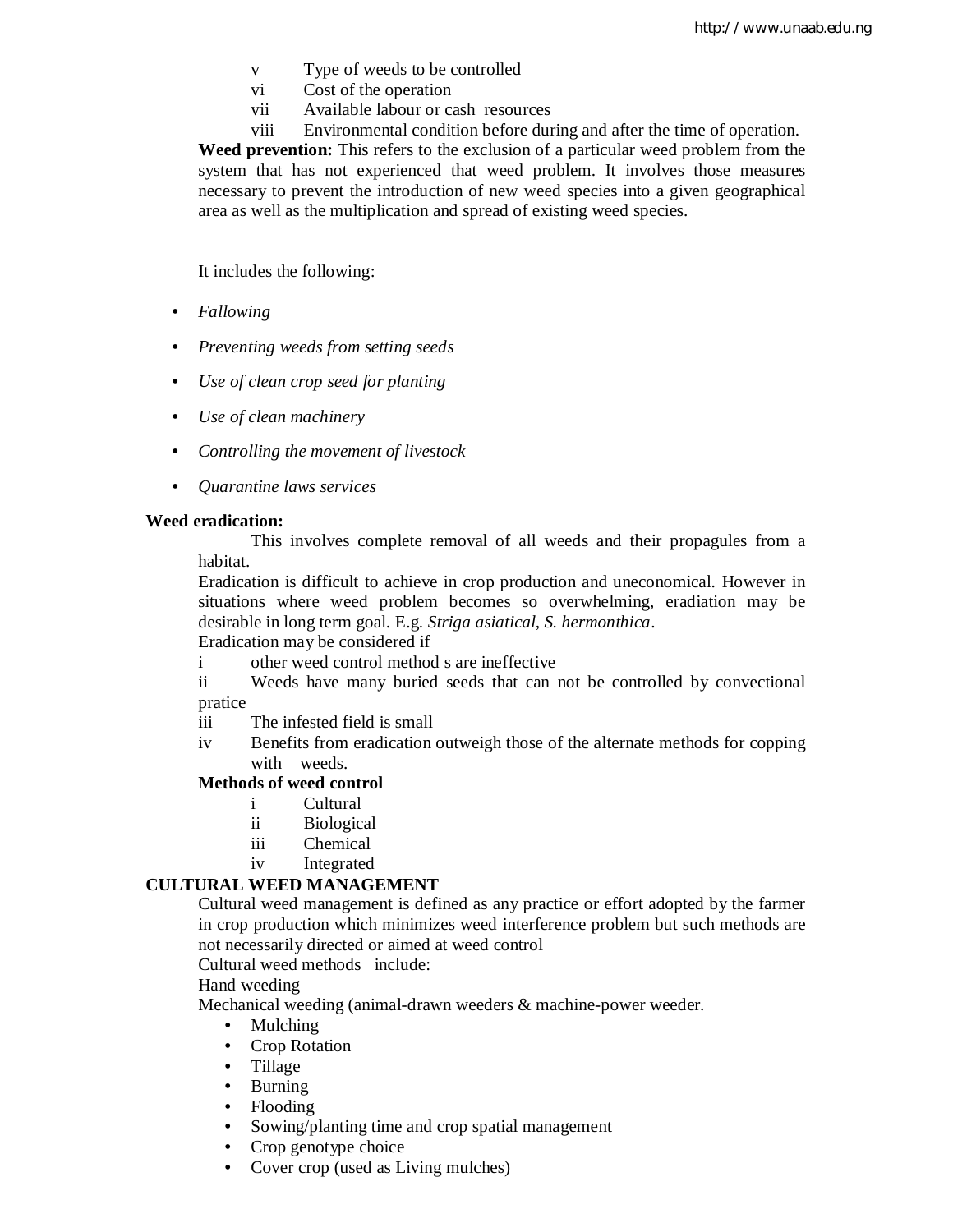- **Intercropping**
- Fertilization

## **BIOLOGICAL WEED MANAGEMENT**

- Biological weed management refers to the use of biological agent pest, predators, pathogen and parasites to control weeds.
- It involves the control or suppression of weeds through the action of one or more organisms by natural means, or by manipulation of the weeds, organism or environment. It involves:
- *Control of weeds with vertebrates & invertebrates (Macrobial weed control)*
- *Use of micro organism such as plant pathogen (Microbial weed control)*
- *Live mulch:*Live mulch is the crop production system in which a food crop in planted directly in the living cover of an established cover without destruction of the fallow (cover crop vegetation).

Perennial legumes such as *Psophocarpus palustris* have been evaluated and found suitable as live mulch.

• *Allelopathy:* Allelopathy is the production of chemical(s) or exudates by living and decaying plant species which interfere with the germination, growth or development of another plant species or microorganism sharing the same habitat.

Examples of allelopathic plants:

- 1. Black walnut (*Juglans nigra*)
- 2. *Gmelina arborea*
- 3. *Sorghum bicolor*
- 4. Casuarina
- 5. *Lantana camara*

6. *Imperata cylindrica* is allelopathic on tomato, cucumber, maize rice, ground nut, cowpea, pepper.

- 7. *Cyperus esculentus* is allelopathic on rice, maize
- 8. *C. rotundus* is allelopathic on barley

*Plant canopy:* Major effect of plant canopy is to shade the understorey plants and limit their ability to synthesize carbohydrates.

A competitive crop should be able to establish complete ground cover.

Some low grow crops which can provide early ground cover and shade out weeds when intercropped with other crops are egusi melon (*Colocynthis citrillus*) and sweat potato

## **CHEMICAL WEED CONTROL**

Chemicals that are used for killing weeds or suppress the plant growth are called herbicides. The practice of killing the undersirable vegetation (that is weeds) with herbicide is called chemical weed control.

## **History of herbicides/chemical weed control**

- The use of chemical weed control started with inorganic copper salts e.g  $CuSO<sub>4</sub>$  for broadleaf weed control in cereals in Europe in 1896.
- Other inorganic salts that were tested between 1900-1930 included nitrates and borates.
- In 1912, sulphuric acid  $(H_2SO_4)$  was used for selective weed control in onions and cereals. In 1932, the first organic herbicide, Dinitro-ortho Cresol (DNOC) was introduced.
- In the 1950s triazine was introduced. In 1974, Glyphosate, (frequently sold under brand name Roundup) for non-selective weed control was introduced.
- Agriculture witnessed tremendous changes through the production of organic herbicides, which came at a time when field workers were reducing, high cost labour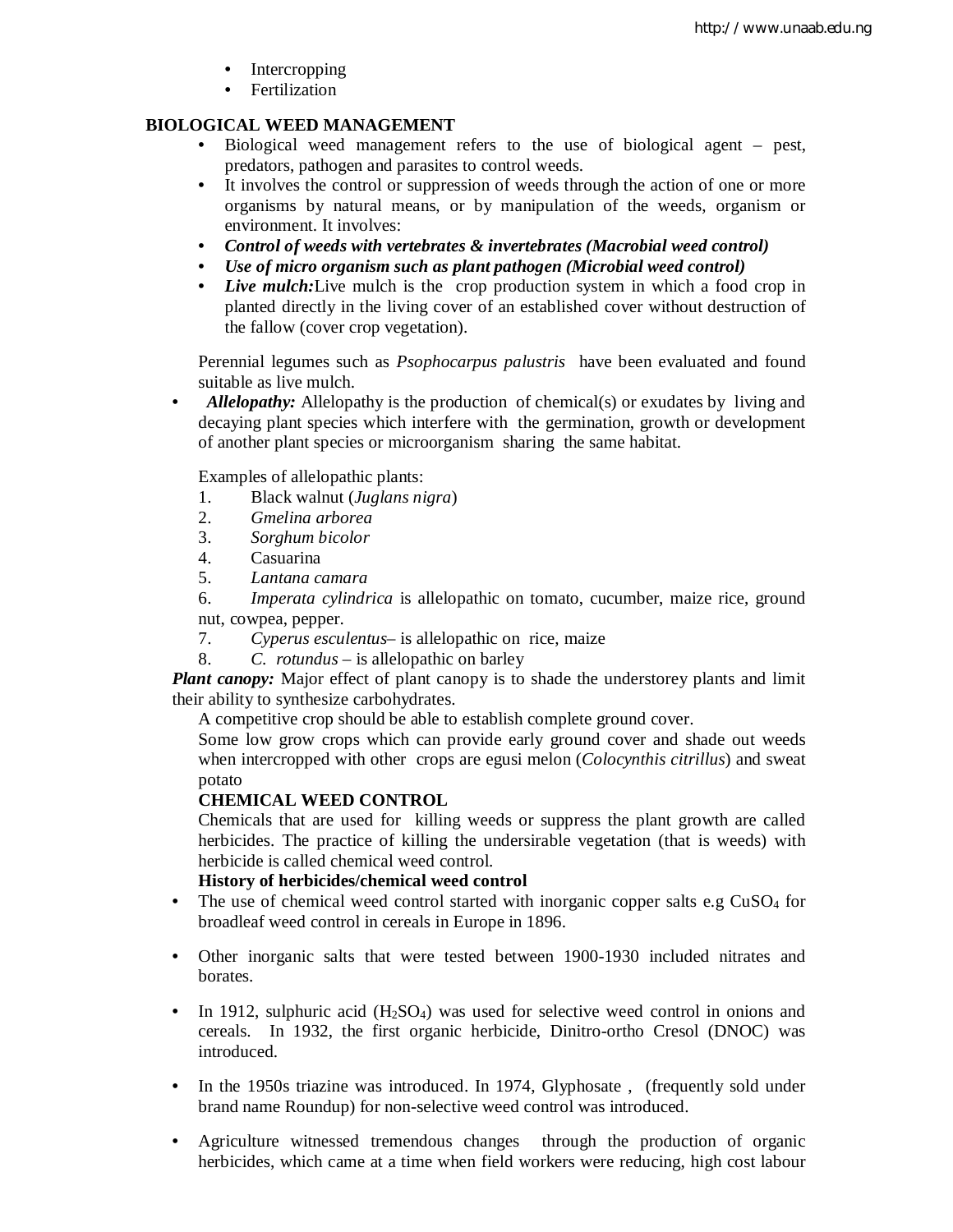and productive cost of production. Thus, farmers in advance countries almost depended on herbicide because it met their production challenges in agriculture and relatively ignored other methods of weed control.

**There are various factors that made chemical weed control popular than manual and mechanical weeding.**

- Less drudgery in chemical control than in cultural method of weed control.
- Preemergence application of herbicides protects crops from the adverse effects of early weed competition
- Field labour demand is lower than in manual and mechanical control.
- Faster than manual and cultural weed control
- More effective against perennial weeds than other methods of weed control.
- Less likely to be adversely affected by erratic weather condition than other methods of weeding.

*Limitations of chemical weeds control*

- Weeds become resistant due to prolonged and constant use of a given herbicide .
- Sudden dry spell may cause failure of preemergence herbicides
- Crop injury as a result of poor sprayer calibration or wrong dosage calculation, faulty equipment or failure to follow label directions
- there could be side effect on the applicator
- Special skills are needed for effective herbicide use.
- Herbicide use is limited under multiple cropping
- Chemical weed control require special equipment which may not be useful for other operations on the farm.

## **Herbicide classification**

## **Herbicides are classified based on the following:**

- Based on time of application (when applied)
- Based on point of application (where applied)
- Based on Herbicide movements in plants (how they move in plants) (Site of primary action)
- Based on type of plants killed (Selectivity)
- Based on chemical structure (Chemistry)
- Based on Physiological action

#### **INTEGRATED WEED MANAGEMENT**

Integrated weed management (IWM) refers to the system of combining 2 or more weed management systems at low input level to keep weed interference in a given cropping system below economic threshold level. It combines 2 or more weed management systems at low inputs to obtain a level of weed suppression superior to that ordinarily obtained when one weed management system is used.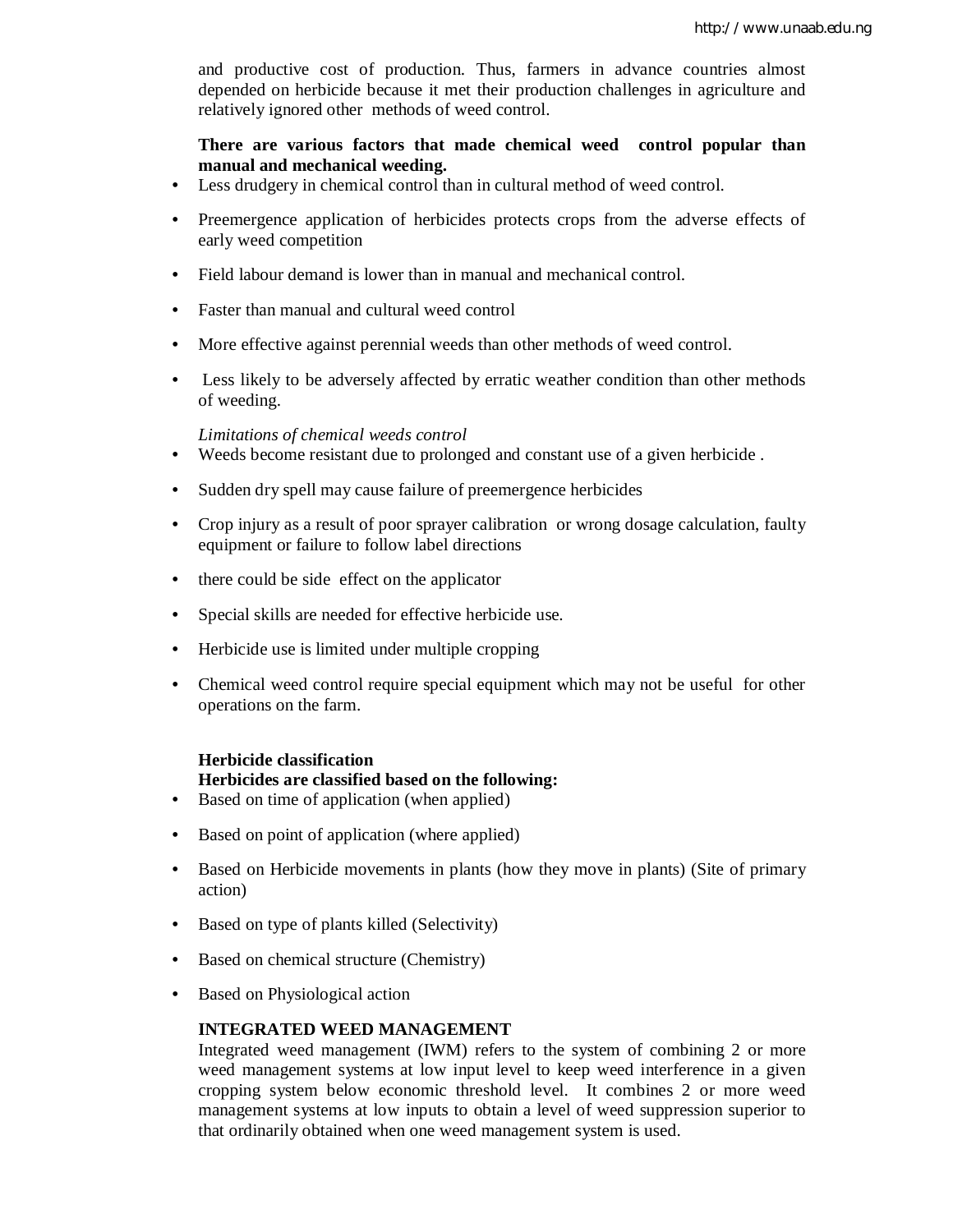IWM may involve combinations of cultural plus chemical, cultural plus biological, cultural plus preventive, biological plus chemical or combinations of three or more of these systems.

- *Factors that made IWM desirable.*
- Inability of any one method of weed control to completely solve the weed problem
- tendency of weeds to adapt to a given cropping system and thus escape control
- ability of weeds to develop resistance to a frequently used herbicide
- tendency of certain cropping systems to favour the dominance of specific weeds
- Seasonal fluctuation in labour availability
- Reduction in environmental degradation/hazards

#### **HERBICIDES**

Herbicide use in weed control has been the most important in world agriculture because it destroys weeds on a large scale either before or at emergence of crop without disturbing the crop or soil and farmers don't depend heavily on human labour. Weed killers consist of inorganic, organic, and biological herbicides. *Types of Inorganic herbicides*

- Ammonium sulfate
- Ammonium thiocyanate
- Sodium borate
- Sulfuric acid
- Sodium chlorate

#### *Types of organic herbicides*

Over 200 organic herbicides are in use in the world agriculture today. Some of the herbicides are either selective or non- selective while some are also contact or systemic in their actions.

**i. Oil**: the petroleum oils used in agriculture consists of phytotoxic and phytobland (non-phytotoxic ) oils.

**Phytotoxic oils**: kill plant by solubilizing cell walls, thus causing cells to disintegrate. Phytotoxic oils can be selective or non selective. They have high content of unsaturated fatty acids. Example of selective phytotoxic oils include: diesel oils, while non-selective phytotoxic oils include Stoddard solvent.

**Phytobland / Non pyhtotoxic oils**: these are light non herbicidal oils which are added to herbicide to enhance their activity. They are used both as toxicant and adjuvants. Examples of nonphytotoxic oils include sun 11 or corn oils.

**ii.** Organic arsenicals or methane arsonate herbicides eg. Cacodylic acid, MSMA, DSMA.

iii Aliphatic acids e.g TCA, Dalapon

iv. Nitrophenols or substituted Phenol herbicides e.g dinoseb, DNOC and PCP

v.Phenoxycarboxylic acid derivative

(a) Phenoxyaceticacid herbicide; 2,4-D, MCPA.

- (b) Phenoxypropionic acid herbicide; dichlorprop, mecopropane, fenoprop.
- (c) Phenoxybutyric acid herbicide; 2,4-DB, MCPB.
- (d) Phenoxy-Phenoxypropionic acid; dichlofop-methyl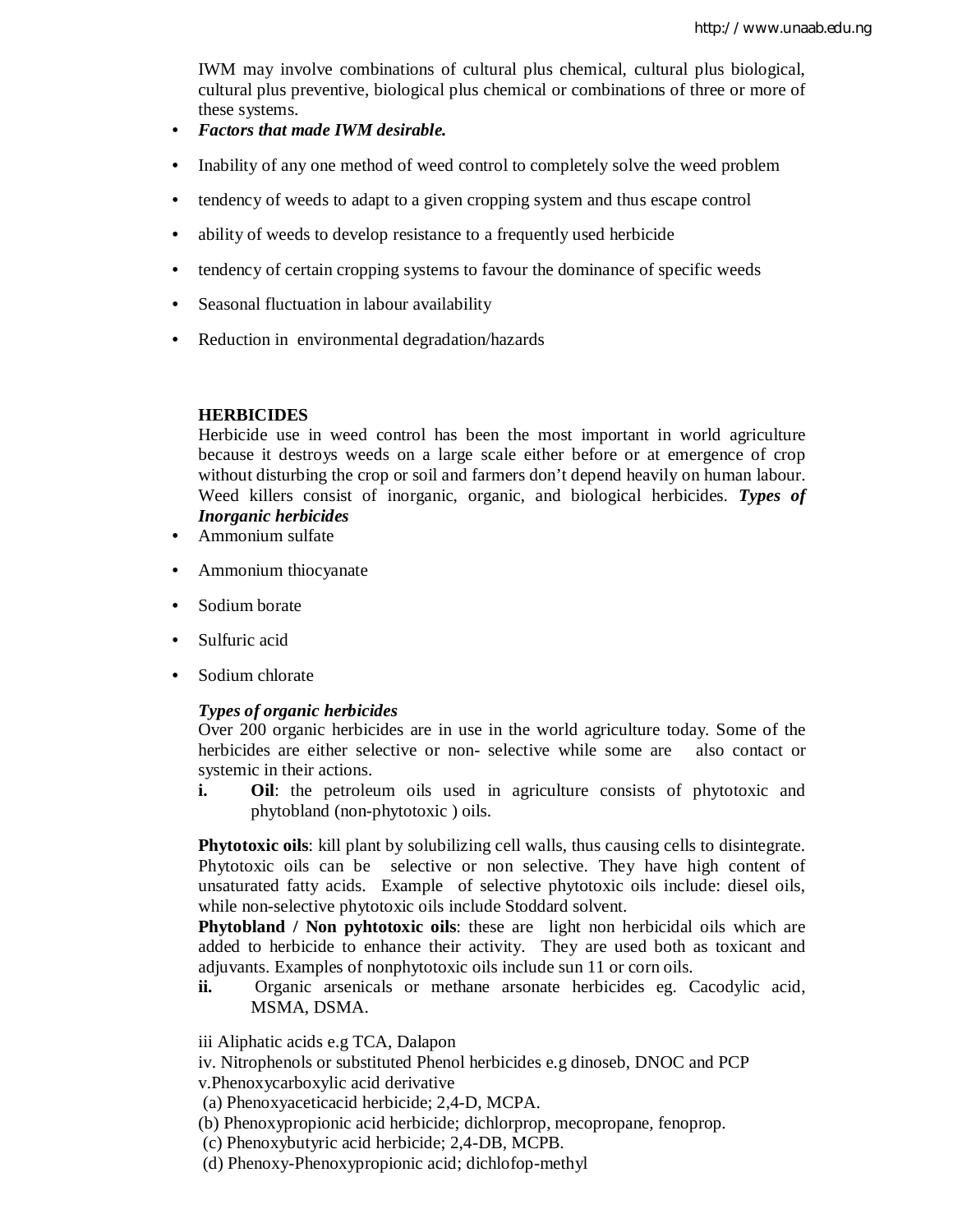- vi. Amide derivatives
- a. α-Chloroacetamide herbicides; acetochlor, alachlor,CDA A (callidochlor), butachlor, diphenamid metolachlor, propachlor.
- b. Carboxyanilide herbicides; propanil

vii. Benzonitriles; Bromoxynil, dichlobenil and ioxynil.

viii. Carbamic acid derivates (carbamates)

- a. Carbanilic acid derivatives; asalam, chlorpropham.
- b. Thiocarbamate herbicides; butylate, EPTC, molinate, thiobencarb.
- c. Dithiocarbamate herbicides; CDEC, metham

ix. Dinitroaniline herbicide; Benefin, (benfluralin), dinitramine, pendimethalin, trifluralin, isopropalin.

x. Diphenyl ethers: acifluorfen, bifenox, lactofen, oxyfluofen.

xi. Substituted benzoic acids e.g chloramben, dicamba, DCPA

xii. Symmetrical triazines:

- a. Chlorodiamino-s-triazine: atrazine, cyanazine, propazine, simazine
- b. Methoxydiamino-s-triazine: atraton ana prometon
- c. Methythiomino-s-triazines: ametryn, prometryne and terbutryn

xiii. Triazinones: e.g. hezazinone, metribuzin

ix. Substituted ureas e.g chlorbromuron,chloroxuron, diuron, linuron, metobromuron, monuron

x. Sulfonylurea herbicides: chlorsulfuron, sulfometuron-methyl, classic, lindax

xi. Uracils herbicides: e.g bromacil and terbacil

xii. Miscellaneous herbicides:

- Amitrole
- Bentazone
- Bipyridilium herbicides e.g difenzoquat, diquat and paraquat
- Cinethylin
- Fosamine
- Glufosinate- ammonium
- Glyphosate
- The imidazolinone herbicides

e.g. Buthidazole, Imazaquin, arsenal, Imazapyr

- The picolinic acid derivatives: Picloram, Triclopyr
- Oxadiazon
- Sethoxydim (Akobundu, 1987)

**Effectiveness of herbicide can be modified by**: environment, stage of maturity of target plant, type of plant, plant part sprayed, how herbicide moves within the plant, concentration of herbicides, method of application and tissue of application.

Herbicides are named in three major ways:

- **Common name**
- **Trade name**
- **Chemical name of the active ingredient (chemical formulae)**
- **Structural formulae (Chemical Structure)**

### **DEFINITION OF TERMS**

**ADJUVANTS:** This is any substance in herbicide formulation or added to spray tank or improve herbicide activities or application characteristics.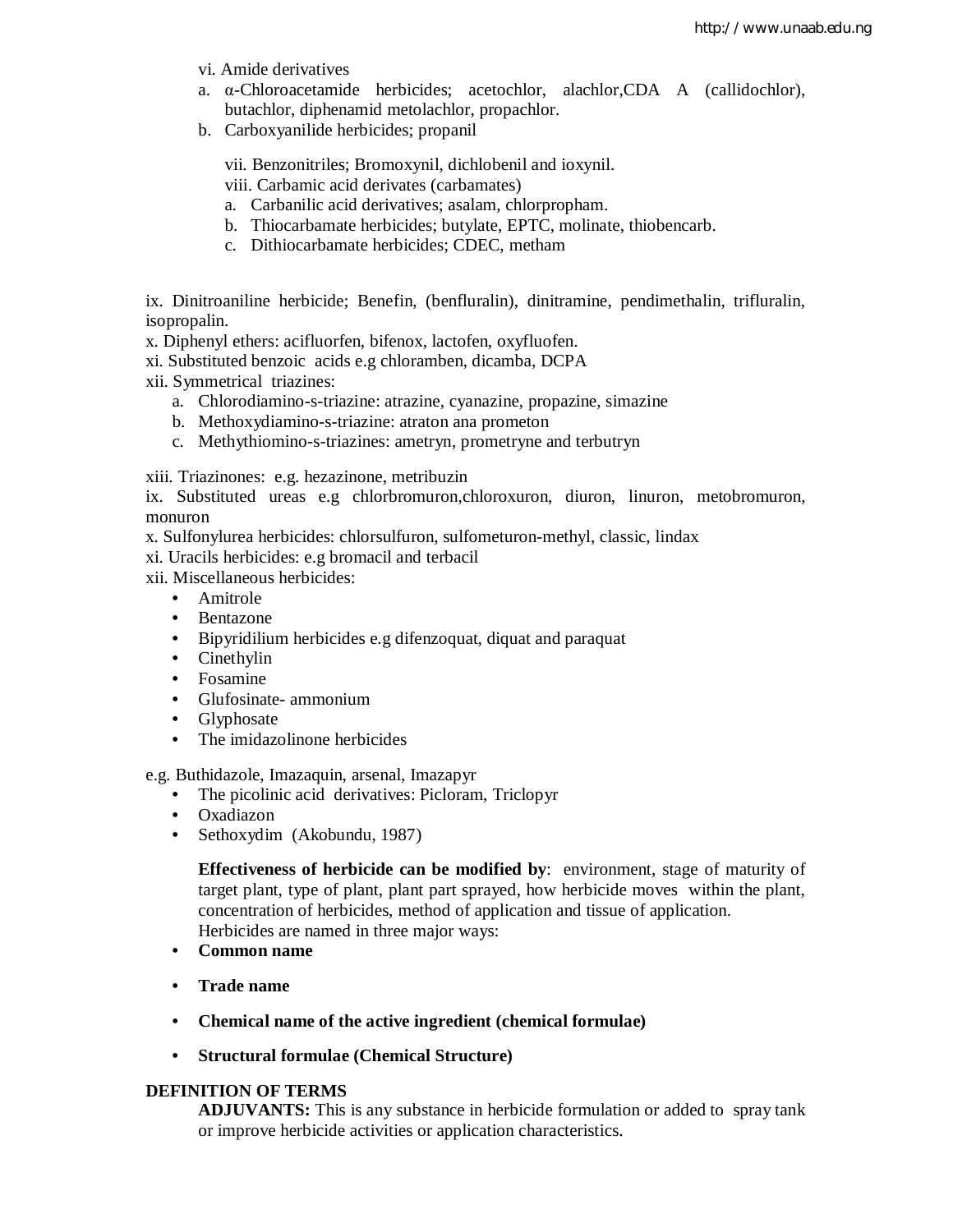**A CARRIER** is a substance (gas, liquid or solid) used to dilute or suspend a herbicide during its application..

**SURFACTANTS:** this is a material which improves the emulsifying, dispersing, spreading, wetting or other surface modifying properties of liquid.

#### **EMULSIFYING AGENTS (EMULSIFIERS)**

These are chemicals that improve the suspension of particles of one liquid in another liquid. They are also referred to as emulsifiers.

### **WETTING AGENTS**

Wetting agents are surface active agents that reduce the interfacial tension as well as improving the contact between a liquid and surface on which it is applied.

**STICKERS**: These are spreaders which also reduce the surface tension of other liquid and decrease the possibility of aqueous solution to form discreet droplets.

**DETERGENTS:** They are cleansing chemicals used mainly for cleaning equipment/sprayers.

#### **HERBICIDE FORMULATION**

This is a process by which pure chemicals (e.g.) the active ingredient of a herbicide is prepared and made available for use in a form that will improve handling, storage, application, efficacy and safety.

In order to produce a good commercial herbicide, the formulation chemist must try to maintain a good chemical additives such as emulsifiers, wetting agents and inert materials to make a new herbicide formulation.

#### **Reasons why herbicides are formulated:**

- To reduce the concentration of the active ingredient through dilution in appropriate solvent.
- To make the pure chemical available in a form that will permit uniform distribution of target.
- To reduce the level of contamination and hazard during handling and application.
- To improve the efficacy of the herbicide through slow release of the active ingredient.
- Better protection from degradation.
- Greater uptake by the weed.
- To reduce cost of weed control with that particular herbicide. For example, the choice of wettable powder over emulsifable concentrate and vice-versa may be, based to a large extent on which of the formulation is easy to produce and market

#### **Types of herbicide formulation**

- **Water soluble (WSC, SL)**
- **Emulsifiable concentrate (EC)**
- **Wettable powder (WP)**
- **Flowable formulation (FW, F)**
- **Granular Formulations (G)**
- **Water Dispersible Granules (EDG, SG, DG)**
- **Salts**
- **Pellets**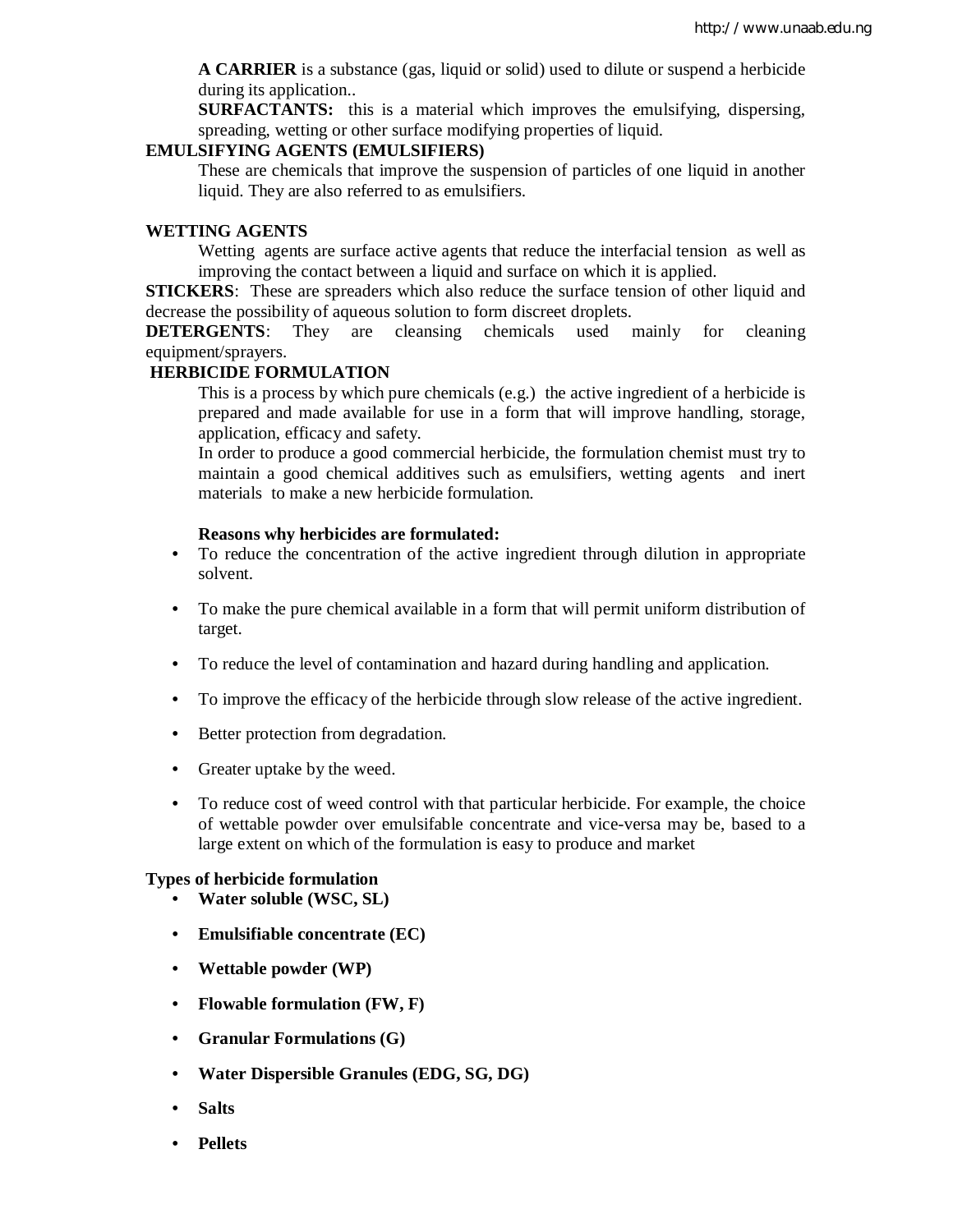## • **Microencapsulation**

WEED CONTROL IN CROPPED AND NONCROPPED LANDS

| <b>Name</b><br>of crop | <b>Hand</b><br>weeding<br>(WAP) | <b>Herbicide</b><br>application                                                          | <b>Rate of</b><br>application<br>(kg<br>a.i./ha) | <b>Time of</b><br>application        |
|------------------------|---------------------------------|------------------------------------------------------------------------------------------|--------------------------------------------------|--------------------------------------|
| CEREAL<br><b>CROPS</b> |                                 |                                                                                          |                                                  |                                      |
| Maize<br>(Zea<br>mays) | 2-3 and 5-7                     | 1.atrazine +<br>alachlor<br>2.atrazine +<br>metolachlor<br>3.atrazine +<br>pendimethalin | 3.0<br>$3.0\,$<br>$2.0 + 2.0$                    | PE<br>$\mathsf{PE}$<br>$\mathsf{PE}$ |

| Name of crop | weeding<br><b>Hand</b><br>(WAP) | <b>Herbicide application</b> | Rate<br>of<br>application<br>(kg a.i./ha) | of<br><b>Time</b><br>application |
|--------------|---------------------------------|------------------------------|-------------------------------------------|----------------------------------|
|              |                                 |                              |                                           |                                  |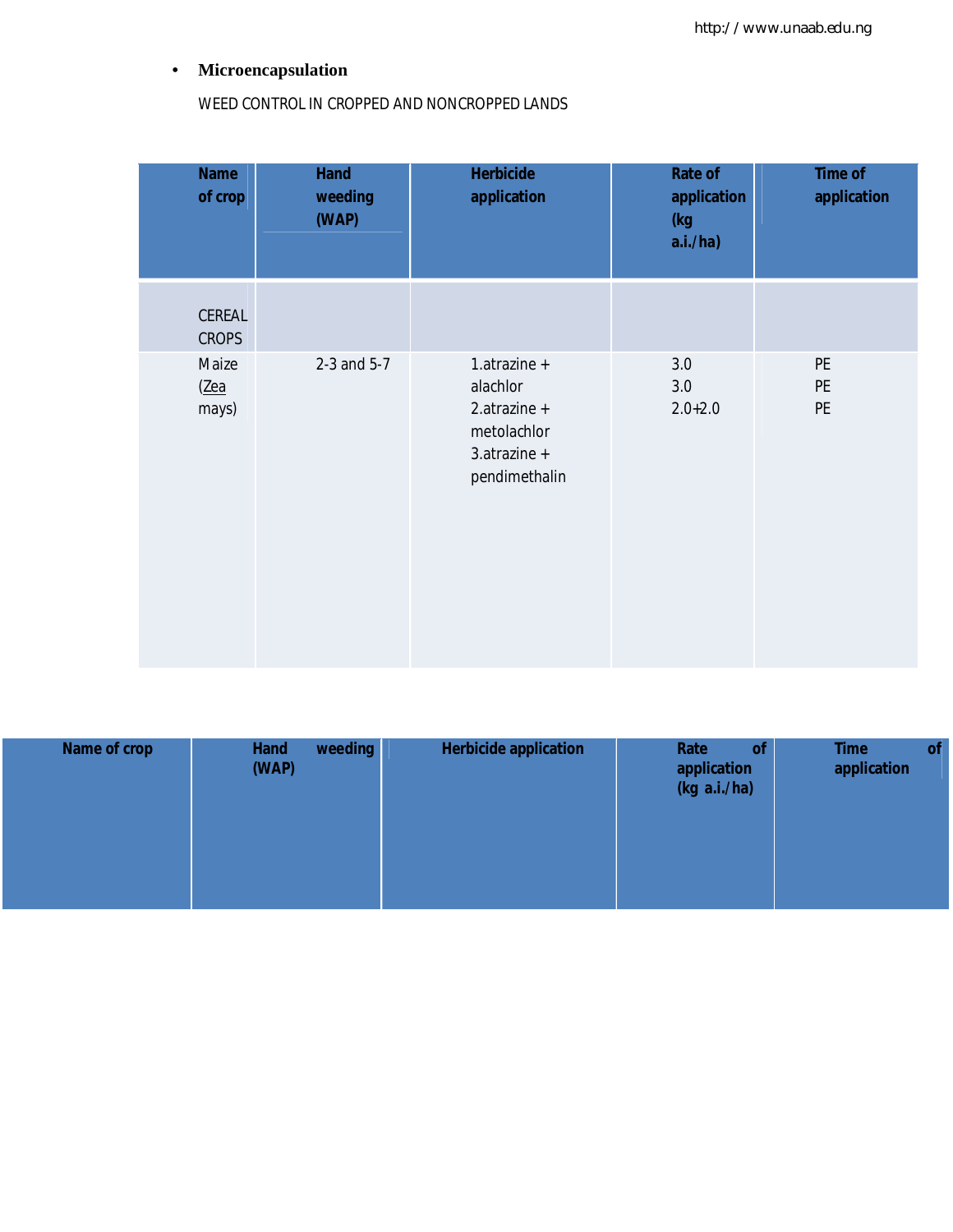| (Vigna<br>Cowpea<br>unguiculata) | 2-3 and 6-8 | pendimethalin<br>$\ddot{\phantom{1}}$<br>imazaquin<br>metolachlor<br>$\ddot{}$<br>imazaquin<br>trifluralin | $1.5 + 0.2$<br>$1.25 + 0.2$<br>$1.0 - 1.5$ | <b>PE</b><br><b>PE</b><br><b>PE</b> |
|----------------------------------|-------------|------------------------------------------------------------------------------------------------------------|--------------------------------------------|-------------------------------------|
|                                  |             |                                                                                                            |                                            |                                     |

| Leguminous crops                 |                                 |                                                                                         |                                            |
|----------------------------------|---------------------------------|-----------------------------------------------------------------------------------------|--------------------------------------------|
| Name of crop                     | <b>Hand</b><br>weeding<br>(WAP) | <b>Herbicide application</b>                                                            | Rate<br>of<br>application<br>(kg a.i./ha)  |
| (Vigna<br>Cowpea<br>unguiculata) | 2-3 and 6-8                     | pendimethalin<br>$\pm$<br>imazaquin<br>metolachlor<br>$\pm$<br>imazaquin<br>trifluralin | $1.5 + 0.2$<br>$1.25 + 0.2$<br>$1.0 - 1.5$ |
| $M = -11 - 11$                   |                                 |                                                                                         |                                            |

**Vegetable crops**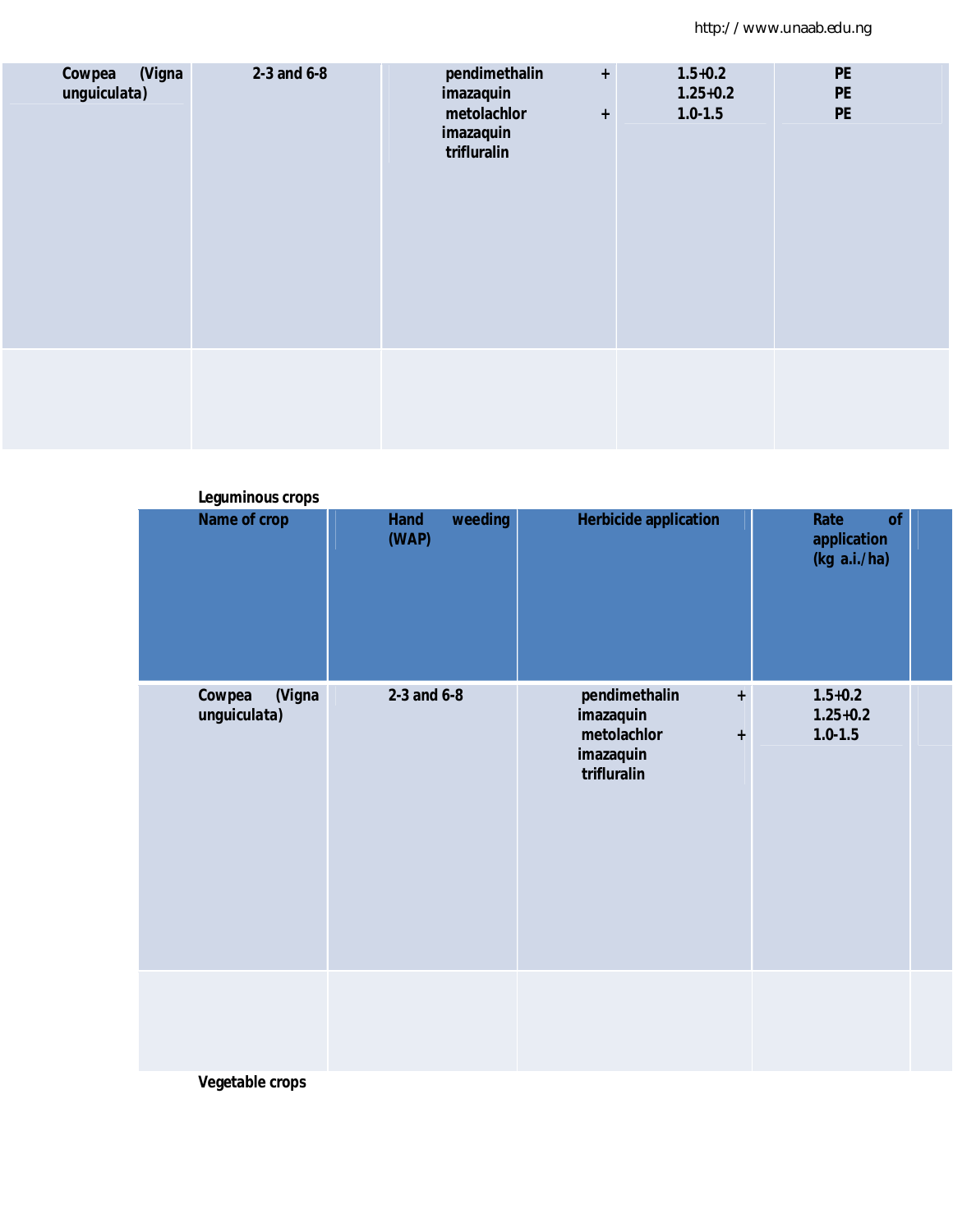| Name of crop                                  | weeding<br><b>Hand</b><br>(WAP) | <b>Herbicide application</b>                                      | Rate<br>of<br>application<br>(kg a.i./ha)   |
|-----------------------------------------------|---------------------------------|-------------------------------------------------------------------|---------------------------------------------|
| <b>Tomato</b><br>(Lycopersicum<br>esculentum) | 2-3 and $6-8$                   | <b>Metribuzin</b><br><b>Diphenamide</b><br>Napropamide            | $0.25 - 0.35$<br>$4.0 - 5.0$<br>$1.0 - 2.0$ |
| <b>Root and Tuber crops</b>                   |                                 |                                                                   |                                             |
| Name of crop                                  | <b>Hand</b><br>weeding<br>(WAP) | <b>Herbicide application</b>                                      | Rate<br>of<br>application<br>(kg a.i./ha)   |
| Cassava<br>(Manihot<br>esculentus             | 3, 8 and 12                     | atrazine + pendimethalin<br>atrazine + metolachlor<br>(Primextra) | 3.0<br>3.0                                  |
| <b>AQUATIC WEEDS</b>                          |                                 |                                                                   |                                             |
| <b>Name of weed</b>                           | <b>Herbicide</b>                | Rate (kg ai)                                                      |                                             |
| Most weeds                                    | fluoridone                      | $0.6 - 4.5$                                                       |                                             |